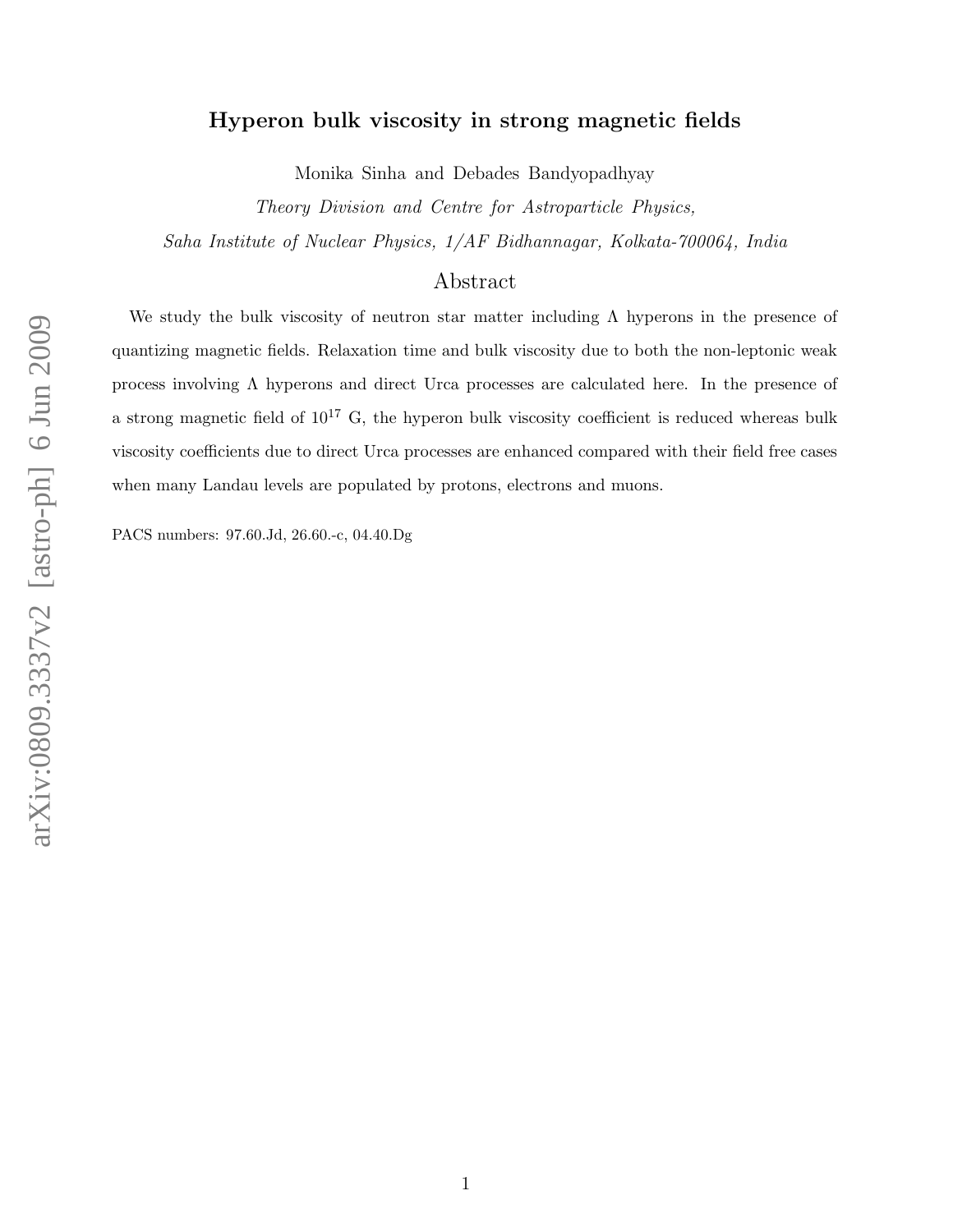#### I. INTRODUCTION

R-mode instability plays an important role in regulating spins of newly born neutron stars as well as old and accreting neutron stars in low mass x-ray binaries [1]. Gravitational radiation drives the r-mode unstable due to Chandrasekhar-Friedman-Schutz mechanism [2, 3, 4, 5, 6, 7, 8, 9, 10]. R-mode instability could be a promising source of gravitational radiation. It would be possible to probe neutron star interior if it is detected by gravity wave detectors.

Like gravitational radiation, electromagnetic radiation also drives the r-mode unstable through Chandrasekhar-Friedman-Schutz mechanism. There exists a class of neutron stars called magnetars [11] with strong surface magnetic fields  $10^{14} - 10^{15}$  G as predicted by observations on soft gamma-ray repeaters and anomalous x-ray pulsars [12, 13]. The effects of magnetic fields on the spin evolution and r-modes in protomagnetars were investigated by different groups [14, 15, 16]. On the one hand, it was shown that the growth of the r-mode due to electromagnetic and Alfv<sup>én</sup> wave emission for strong magnetic field and slow rotation could compete with that of gravitational radiation [15]. On the other hand, it was argued that the distortion of magnetic fields in neutron stars due to r-modes might damp the mode when the field is  $\sim 10^{16}$  G or more [14, 16].

The evolution of r-modes proceeds through three steps [17]. In the first phase, the mode amplitude grows exponentially with time. In the next stage, the mode saturates due to nonlinear effects. In this case viscosity becomes important. Finally, viscous forces dominate over gravitational radiation driven instability and damp the r-mode. This shows that viscosity plays an important role on the evolution of r-mode. Bulk and shear viscosities were extensively investigated in connection with the damping of the r-mode instability [1, 18, 19, 20, 21, 22, 23, 24, 25, 26, 27, 28, 29, 30, 31, 32, 33, 34, 35, 36]. In particular, it was shown that the hyperon bulk viscosity might effectively damp the r-mode instability [25]. However all these calculations of viscosity were performed in the absence of magnetic fields. The only calculation of bulk viscosity due to Urca process in magnetised neutron star matter was presented in Ref.[37]. This motivates us to investigate bulk viscosity due to non-leptonic process involving hyperons in the presence of strong magnetic fields. It is to be noted that the magnetic field in neutron star interior might be higher by several orders of magnitude than the surface magnetic field [38]. Further it was shown that neutron stars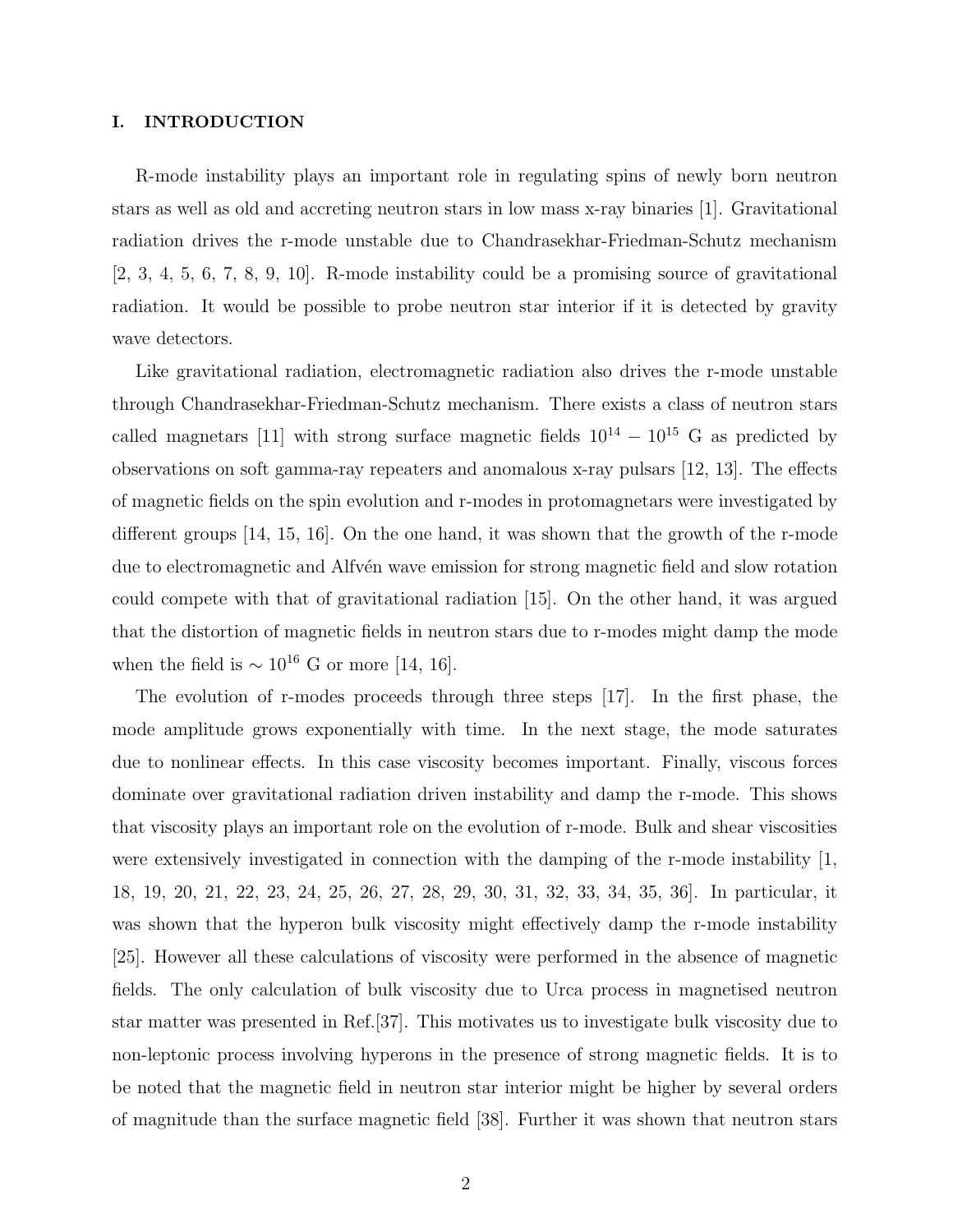could sustain strong interior magnetic field  $\sim 10^{18}$  G [39, 40].

The paper is organised in the following way. In Section II we describe hyperon matter in strong magnetic fields. We calculate bulk viscosity due to the non-leptonic process involving Λ hyperons and due to leptonic processes in Section III. We discuss results in Section IV and a summary is given in Section V.

### II. HYPERON MATTER IN MAGNETIC FIELD

We describe  $\beta$  equilibrated and charge neutral neutron star matter made of neutrons, protons,  $\Lambda$  hyperons, electrons and muons within a relativistic mean field approach [41, 42]. The baryon-baryon interaction is mediated by  $\sigma$ ,  $\omega$  and  $\rho$  mesons. In the absence of magnetic field, the baryon-baryon interaction is given by the Lagrangian density [43, 44]

$$
\mathcal{L}_{B} = \sum_{B=n,p,\Lambda} \bar{\psi}_{B} \left( i \gamma_{\mu} \partial^{\mu} - m_{B} + g_{\sigma B} \sigma - g_{\omega B} \gamma_{\mu} \omega^{\mu} - g_{\rho B} \gamma_{\mu} t_{B} \cdot \boldsymbol{\rho}^{\mu} \right) \psi_{B}
$$
  
 
$$
+ \frac{1}{2} \left( \partial_{\mu} \sigma \partial^{\mu} \sigma - m_{\sigma}^{2} \sigma^{2} \right) - U(\sigma)
$$
  
 
$$
- \frac{1}{4} \omega_{\mu\nu} \omega^{\mu\nu} + \frac{1}{2} m_{\omega}^{2} \omega_{\mu} \omega^{\mu} - \frac{1}{4} \rho_{\mu\nu} \cdot \boldsymbol{\rho}^{\mu\nu} + \frac{1}{2} m_{\rho}^{2} \boldsymbol{\rho}_{\mu} \cdot \boldsymbol{\rho}^{\mu} . \tag{1}
$$

The scalar self interaction term [43, 44, 45] is,

$$
U(\sigma) = \frac{1}{3} g_1 m_N (g_{\sigma N} \sigma)^3 + \frac{1}{4} g_2 (g_{\sigma N} \sigma)^4 , \qquad (2)
$$

and

$$
\omega_{\mu\nu} = \partial_{\nu}\omega_{\mu} - \partial_{\mu}\omega_{\nu} , \qquad (3)
$$

$$
\rho_{\mu\nu} = \partial_{\nu}\rho_{\mu} - \partial_{\mu}\rho_{\nu} . \qquad (4)
$$

In mean field approximation, the effective mass of baryons B is

$$
m_B^* = m_B - g_{\sigma B} \sigma , \qquad (5)
$$

where  $\sigma$  is given by its ground state expectation value

$$
\sigma = \frac{1}{m_{\sigma}^2} \left( \sum_B g_{\sigma B} n_S^B - \frac{\partial U}{\partial \sigma} \right) . \tag{6}
$$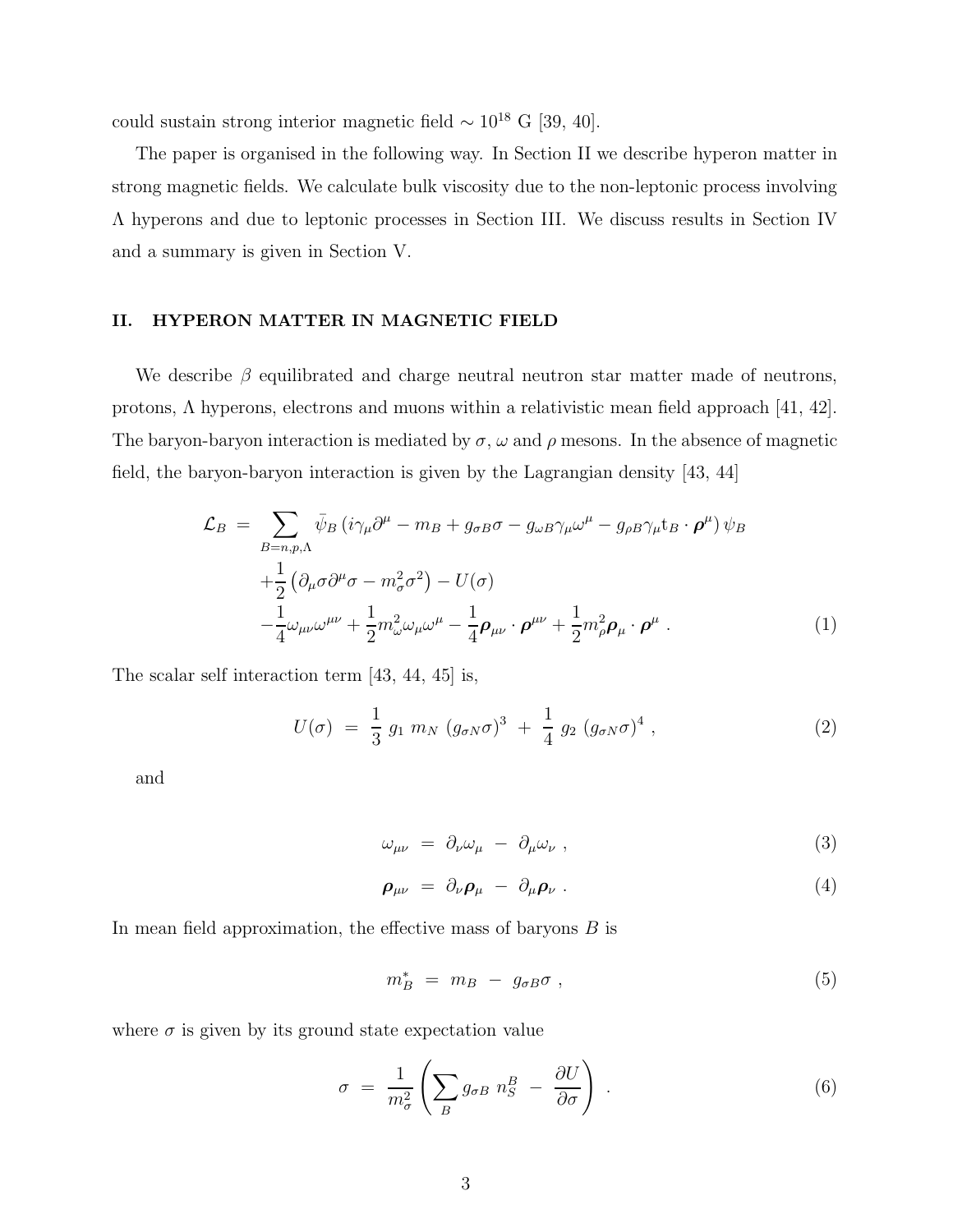The scalar density is given by

$$
n_S^B = \frac{2}{(2\pi)^3} \int_0^{k_{F_B}} \frac{m_B^*}{\sqrt{k_B^2 + m_B^{*2}}} d^3k_B. \tag{7}
$$

The chemical potential for baryons B is

$$
\mu_B = \sqrt{k_{F_B}^2 + m_B^{*2}} + \omega^0 g_{\omega B} + \rho_3^0 g_{\rho B} I_{3B}, \tag{8}
$$

where  $I_{3B}$  is the isospin projection and

$$
\omega^0 = \frac{1}{m_{\omega}^2} \sum_B g_{\omega B} \; n_B,\tag{9}
$$

$$
\rho_3^0 = \frac{1}{m_\rho^2} \sum_B g_{\rho B} I_{3B} n_B. \tag{10}
$$

The total baryon number density is  $n_b = \sum_B n_B$ .

Now we consider the effects of strong magnetic fields on hyperon matter. The motion of charged particles in a magnetic field is Landau quantized in the plane perpendicular to the direction of the field. We solve Dirac equations for charged particles using the gauge corresponding to the constant magnetic field  $B_m$  along the z axis as  $A_0 = 0$ ,  $\vec{A} = (0, xB_m, 0)$ . In the presence of a constant magnetic field, the Lagrangian density for protons is taken from Ref.[46]. The positive energy solutions for protons are

$$
\psi_{\alpha} = \frac{\left(\frac{\sqrt{b}}{2^{\nu} \nu! \sqrt{\pi}}\right)^{1/2}}{\sqrt{L_y L_z}} e^{-\xi^2/2} e^{-i(\epsilon t \ - \ k_y y \ - \ k_z z)} \mathcal{U}_{\alpha, \nu}(k, x), \tag{11}
$$

with  $\xi = \sqrt{b} \left( x - \frac{k_y}{qB_y} \right)$  $qB_m$ ) and  $b = qB_m$ .

The positive energy spinors,  $\mathcal{U}_{\nu}(k, x)$ , [47, 48, 49, 50] are given by

$$
\mathcal{U}_{\uparrow,\nu}(k,x) = \sqrt{\epsilon' + m_p^*} \begin{pmatrix} H_{\nu}(\xi) \\ 0 \\ 0 \\ \frac{p_z}{\epsilon' + m_p^*} H_{\nu}(\xi) \\ \frac{-\sqrt{2\nu b}}{\epsilon' + m_p^*} H_{\nu+1}(\xi) \end{pmatrix},
$$
\n(12)

and

$$
\mathcal{U}_{\downarrow,\nu}(k,x) = \sqrt{\epsilon' + m_p^*} \begin{pmatrix} 0 \\ H_{\nu}(\xi) \\ \frac{-\sqrt{2\nu b}}{\epsilon' + m_p^*} H_{\nu-1}(\xi) \\ \frac{-p_z}{\epsilon' + m_p^*} H_{\nu}(\xi) \end{pmatrix},
$$
\n(13)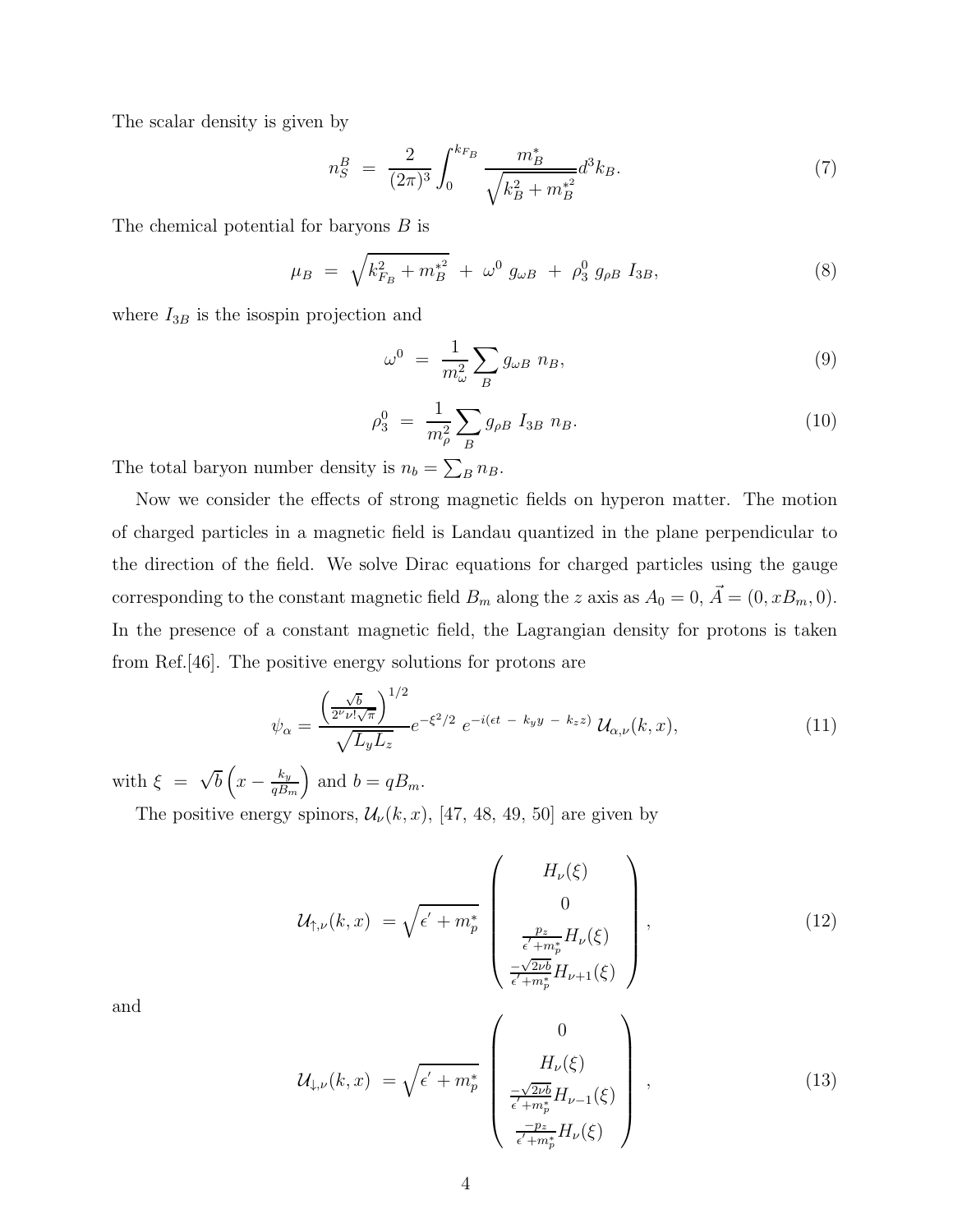where  $\epsilon' = \sqrt{p_z^2 + m_p^{*2} + 2\nu q B_m}$ .

The proton number density  $n_p$  and scalar density  $n_S^p$  $S<sup>p</sup>$  are given by [46]

$$
n_p = \frac{qB_m}{2\pi^2} \sum_{\nu=0}^{\nu_{max}} g_{\nu} k_p(\nu), \tag{14}
$$

$$
n_S^p = \frac{qB_m}{2\pi^2} m_p^* \sum_{\nu=0}^{\nu_{max}} g_\nu \ln \frac{k_p(\nu) + \mu_p^*}{\sqrt{(m_p^{*2} + 2\nu qB_m)}}, \qquad (15)
$$

where  $\mu_B^* = \sqrt{k_{FB}^2 + m_B^{*^2}}$  $\mu_B^{\ast^2}$  and  $k_p(\nu) = \sqrt{k_{F_p}^2 - 2\nu qB_m}$ . Maximum number of Landau levels populated is denoted by  $\nu_{max}$  and the Landau level degeneracy  $g_{\nu}$  is 1 for  $\nu = 0$  and 2 for  $\nu > 0$ . Similarly, we treat noninteracting electrons and muons in constant magnetic fields.

The total energy density of neutron star matter is

$$
\varepsilon = \frac{1}{2} m_{\sigma}^{2} \sigma^{2} + U(\sigma) + \frac{1}{2} m_{\omega}^{2} \omega^{0^{2}} + \frac{1}{2} m_{\rho}^{2} \rho_{3}^{0^{2}} + \sum_{B=n,\Lambda} \frac{1}{8\pi^{2}} \left( 2k_{F_{B}} \mu_{B}^{*^{3}} - k_{F_{B}} m_{B}^{*^{2}} \mu_{B}^{*} - m_{B}^{*^{4}} \ln \frac{k_{F_{B}} + \mu_{B}^{*}}{m_{B}^{*}} \right) + \frac{q B_{m}}{(2\pi)^{2}} \sum_{\nu=0}^{\nu_{max}} g_{\nu} \left( k_{p}(\nu) \mu_{p}^{*} + (m_{p}^{*^{2}} + 2\nu q B_{m}) \ln \frac{k_{p}(\nu) + \mu_{p}^{*}}{\sqrt{(m_{p}^{*^{2}} + 2\nu q B_{m})}} \right) + \frac{q B_{m}}{(2\pi)^{2}} \sum_{l=e,\mu} \sum_{\nu=0}^{\nu_{max}} \left( k_{l}(\nu) \mu_{l} + (m_{l}^{2} + 2\nu q B_{m}) \ln \frac{k_{l}(\nu) + \mu_{l}}{\sqrt{(m_{l}^{2} + 2\nu q B_{m})}} \right) + \frac{B_{m}^{2}}{8\pi} .
$$
 (16)

Similarly the total pressure of the system is given by

$$
P = -\frac{1}{2}m_{\sigma}^{2}\sigma^{2} - U(\sigma) + \frac{1}{2}m_{\omega}^{2}\omega^{0^{2}} + \frac{1}{2}m_{\rho}^{2}\rho_{3}^{0^{2}} + \frac{1}{3}\sum_{B=n,\Lambda}\frac{2J_{B}+1}{2\pi^{2}}\int_{0}^{k_{F_{B}}}\frac{k^{4} dk}{(k^{2}+m_{B}^{*2})^{1/2}} + \frac{qB_{m}}{(2\pi)^{2}}\sum_{\nu=0}^{\nu_{max}}\left\{k_{p}(\nu)\mu_{p}^{*} - (m_{p}^{*^{2}} + 2\nu qB_{m})\ln\frac{k_{p}(\nu) + \mu_{p}^{*}}{\sqrt{(m_{p}^{*^{2}} + 2\nu qB_{m})}}\right\} + \frac{qB_{m}}{(2\pi)^{2}}\sum_{l=e,\mu}\sum_{\nu=0}^{\nu_{max}}\left\{k_{l}(\nu)\mu_{l} - (m_{l}^{2} + 2\nu qB_{m})\ln\frac{k_{l}(\nu) + \mu_{l}}{\sqrt{(m_{l}^{2} + 2\nu qB_{m})}}\right\} + \frac{B_{m}^{2}}{8\pi},
$$
(17)

where  $k_l(\nu) = \sqrt{k_{F_l}^2 - 2\nu qB_m}$ . The relation between pressure and energy density defines the equation of state (EoS).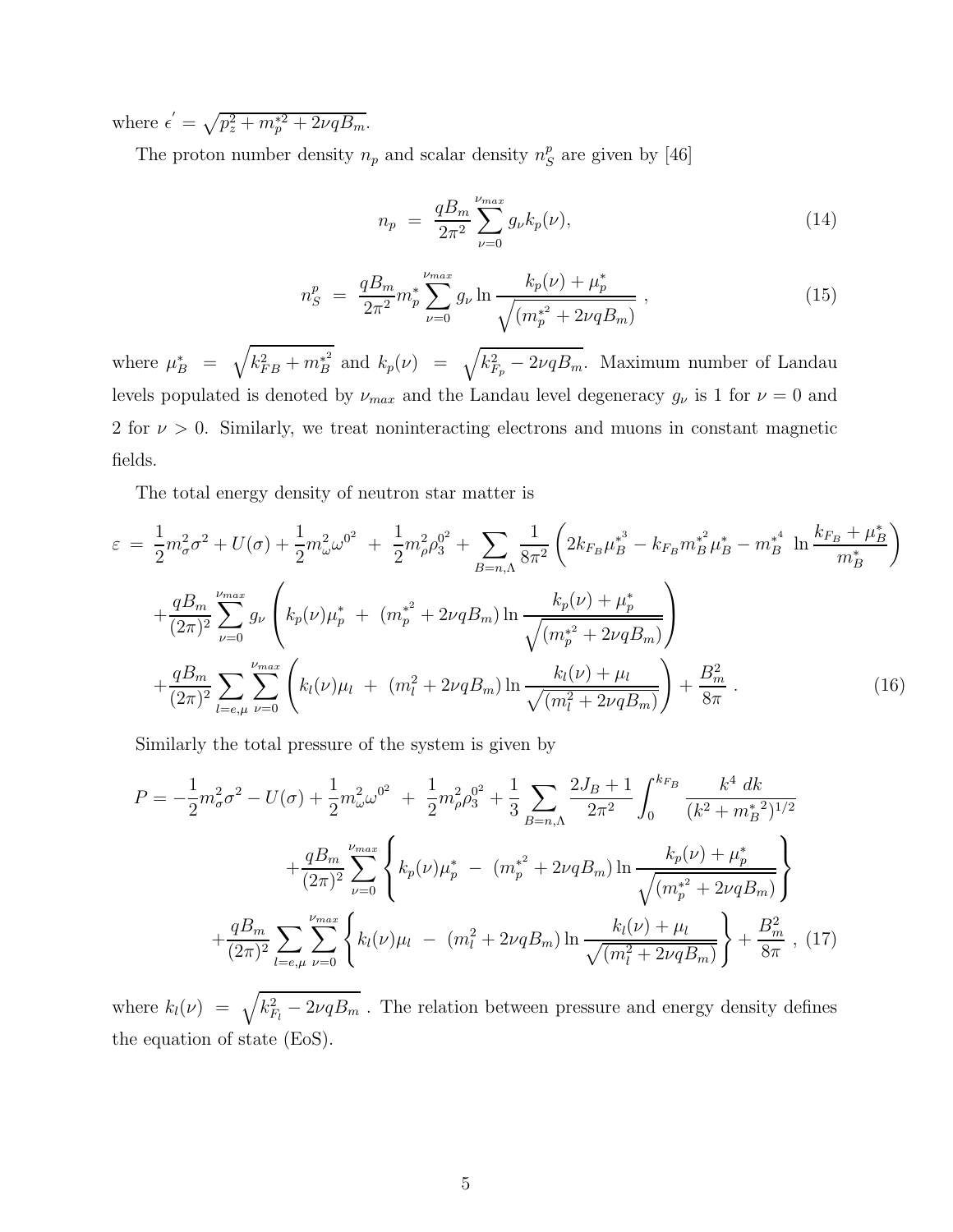### III. BULK VISCOSITY

The macroscopic compression (or expansion) of a fluid element leads to departure from chemical equilibrium. Non-equilibrium processes cause dissipation of energy which is the origin of bulk viscosity in neutron stars. Weak interaction processes bring the system back to equilibrium. In this calculation, we consider the non-leptonic reaction

$$
n + p \longrightarrow p + \Lambda , \qquad (18)
$$

as well as direct Urca (dUrca) processes which are represented by

$$
n \longrightarrow p + l^{-} + \bar{\nu}_{l}, \tag{19}
$$

where l stands for e or  $\mu$ . When the chemical equilibrium is achieved, chemical potentials involved in above reactions satisfy  $\mu_n - \mu_\Lambda = 0$  and  $\mu_n - \mu_p - \mu_l = 0$  respectively. In this case the forward and reverse reaction rates,  $\Gamma_f$  and  $\Gamma_r$  are same. The departure from chemical equilibrium due to macroscopic perturbation gives rise to the difference between forward and reverse reaction rates,  $\Gamma = \Gamma_f - \Gamma_r \neq 0$ . For a rotating neutron star, the r-mode oscillation provides the macroscopic perturbation which drives the system out of chemical equilibrium.

The real part of bulk viscosity coefficient can be written as [51]

$$
\zeta = -\frac{n_b^2 \tau}{1 + (\omega \tau)^2} \left(\frac{\partial P}{\partial n_n}\right) \frac{d\bar{x}_n}{dn_b},\tag{20}
$$

where  $\bar{x}_i = n_i/n_b$  is the equilibrium fraction of *i*-th species,  $\omega$  is the angular velocity of  $(l, m)$ r-mode and  $\tau$  is the microscopic relaxation time. For a neutron star rotating with angular velocity  $\Omega$ , the angular velocity  $(\omega)$  of  $(l, m)$  r-mode is given by

$$
\omega = \frac{2m}{l(l+1)}\Omega.
$$
\n(21)

We are interested in  $l = m = 2$  r-mode in this calculation. The relaxation time is given by

$$
\frac{1}{\tau} = \frac{\Gamma}{\delta \mu} \frac{\delta \mu}{n_b \delta x_n} \tag{22}
$$

where  $\delta\mu$  refers to the chemical imbalance. Here  $\Gamma$  is the total reaction rate.

The partial derivative of pressure with respect to neutron number density can be evaluated from the EoS under consideration as

$$
\frac{\partial P}{\partial n_n} = \frac{k_{F_n}^2}{3\mu_n^*} - \frac{\frac{g_{\sigma N}}{m_{\sigma}} \frac{m_n^*}{\mu_n^*}}{D} \sum_B n_B \frac{g_{\sigma B}}{m_{\sigma}} \frac{m_B^*}{\mu_B^*} + g_{\omega N} \omega^0 + g_{\rho N} I_{3n} \rho_3^0, \tag{23}
$$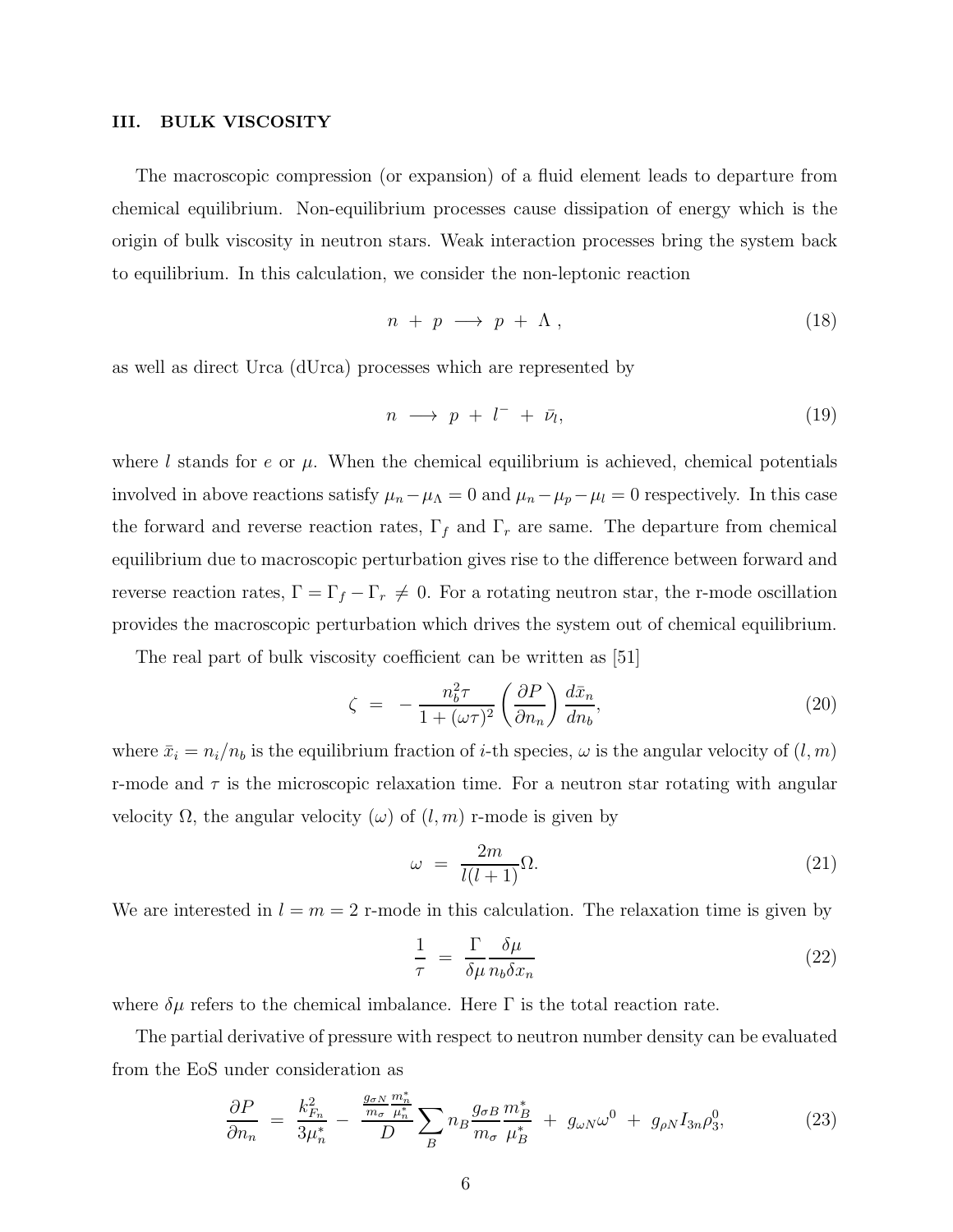$$
D = 1 + \sum_{B} \left(\frac{g_{\sigma B}}{m_{\sigma}}\right)^2 \frac{\partial n_S^B}{\partial m_B^*} + \frac{1}{m_{\sigma}^2} \frac{\partial^2 U}{\partial \sigma^2}.
$$
 (24)

The total derivative  $dx_n/dn_b$  can be evaluated numerically.

Now, we calculate relaxation times for above mentioned processes in presence of magnetic field  $B_m$  using the EoS as described in section II.

### A. Non-leptonic process

Here we consider the non-leptonic process given by Eq. (18). In this case, only protons are affected by magnetic fields. The reaction rate is given by

$$
\Gamma = \int \frac{V d^3 k_n}{(2\pi)^3} \int \frac{L_z dk_{p_{iz}}}{2\pi} \int_{-\frac{bL_x}{2}}^{\frac{bL_x}{2}} \frac{L_y dk_{p_{iy}}}{2\pi} \int \frac{L_z dk_{p_{fz}}}{2\pi} \int_{-\frac{bL_x}{2}}^{\frac{bL_x}{2}} \frac{L_y dk_{p_{fy}}}{2\pi} \int \frac{V d^3 k_\Lambda}{(2\pi)^3} W_{fi} \times F(\epsilon_n, \epsilon_{p_i}, \epsilon_{p_f}, \epsilon_\Lambda), \quad (25)
$$

 $k_{p_{iz}}$  and  $k_{p_{fz}}$  being the z component of momenta of initial and final protons respectively and  $k_n$  and  $k_\Lambda$  denote momenta of neutrons and  $\Lambda$  hyperons. The Pauli blocking factor is given by

$$
F(\epsilon_n, \epsilon_{p_i}, \epsilon_{p_f}, \epsilon_\Lambda) = f(\epsilon_n) f(\epsilon_{p_i}) \{1 - f(\epsilon_{p_f})\} \{1 - f(\epsilon_\Lambda)\} - f(\epsilon_\Lambda) f(\epsilon_{p_f}) \{1 - f(\epsilon_{p_i})\} \{1 - f(\epsilon_n)\},
$$
\n(26)

with the Fermi distribution function at temperature T

$$
f(\epsilon_i) = \frac{1}{1 + e^{\frac{\epsilon_i - \mu}{kT}}}.
$$
\n(27)

The matrix element  $W_{fi}$  is given by

$$
W_{fi} = \frac{1}{V^3(L_yL_z)} \frac{(2\pi)^3}{16\epsilon_n\epsilon_{p_i}\epsilon_{p_f}\epsilon_{\Lambda}} |\mathcal{M}|^2 e^{-Q^2} \delta(\epsilon)\delta(k_y)\delta(k_z) , \qquad (28)
$$

where

$$
Q^{2} = \frac{(k_{nx} - k_{\Lambda x})^{2} + (k_{p_{iy}} - k_{p_{fy}})^{2}}{2b} \quad \text{and} \quad \delta(k) \equiv \delta(k_{n} + k_{p_{i}} - k_{p_{f}} - k_{\Lambda}). \tag{29}
$$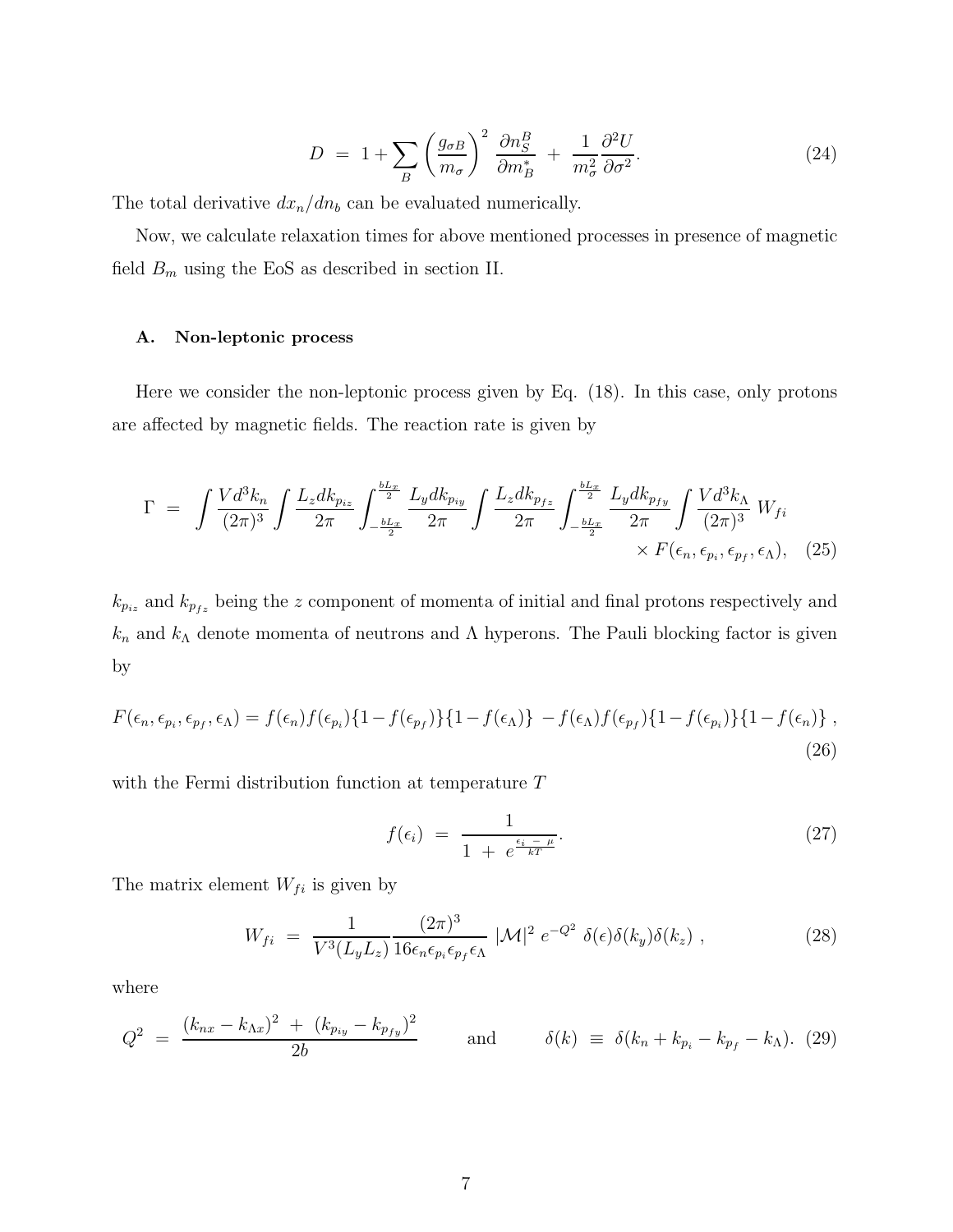The invariant amplitude squared for the process is

$$
|\mathcal{M}|^2 = 4G_F^2 \sin^2 2\theta_c \left[ 2m_n^* m_p^*^2 m_\Lambda^* (1 - g_{np}^2)(1 - g_{p\Lambda}^2) - m_n^* m_p^* (k_{p_i} \cdot k_\Lambda)(1 - g_{np}^2)(1 + g_{p\Lambda}^2) - m_p^* m_\Lambda^* (k_n \cdot k_{p_f})(1 + g_{np}^2)(1 - g_{p\Lambda}^2) + (k_n \cdot k_{p_i})(k_{p_f} \cdot k_\Lambda) \{ (1 + g_{np}^2)(1 + g_{p\Lambda}^2) + 4g_{np}g_{p\Lambda} \} + (k_n \cdot k_\Lambda)(k_{p_i} \cdot k_{p_f}) \{ (1 + g_{np}^2)(1 + g_{p\Lambda}^2) - 4g_{np}g_{p\Lambda} \} \right].
$$
 (30)

In calculating the matrix element given by Eq. (28) we use the solutions of Dirac equation for protons in magnetic field given by Eqs. (12) and (13). We also assume that the magnetic field is so strong that only zeroth Landau level is populated. Now we integrate over  $k_{p_{i_k}}$  and  $k_{p_{fy}}$  using  $\delta(k_y)$  and obtain

$$
\Gamma = \frac{L_y L_z}{(2\pi)^7 V 16} b L_x \int d^3k_n \int dk_{p_{iz}} \int dk_{p_{fz}} \int d^3k_n \left( \frac{|\mathcal{M}|^2}{\epsilon_n \epsilon_{p_i} \epsilon_{p_f} \epsilon_\Lambda} \right)_{\delta(k_y)}
$$
  
 
$$
\times e^{-[(k_{nx} - k_{\Lambda x})^2 + (k_{ny} - k_{\Lambda y})^2]/2b} F(\epsilon_n, \epsilon_{p_i}, \epsilon_{p_f}, \epsilon_\Lambda) \delta(\epsilon_n + \epsilon_{p_i} - \epsilon_{p_f} - \epsilon_\Lambda) \delta(k_z).
$$
 (31)

Here the subscript  $\delta(k_y)$  denotes that this condition has been imposed on the quantity within the parenthesis. Next we perform the integration over  $k_n$  and  $k_\Lambda$  and write  $d^3k = k^2 dk d(\cos \theta) d\phi$ . The delta function of z-components of momenta implies  $k_{nz} + k_{p_{iz}} = k_{p_{fz}} + k_{\Delta z}$ . Here we note that when protons occupy only the zeroth Landau level, they have momenta along the direction of magnetic field *i.e.* in z direction. Hence we have  $k_{pz} = k_{F_p}$ . Then depending upon whether the initial and final protons are moving in the same or opposite direction we have  $k_{\Lambda z} - k_{nz} = 0$  or  $k_{\Lambda z} - k_{nz} = 2k_{F_p}$ . Next we perform the angle integrations using  $\delta(k_z)$  and change variable k to  $\epsilon$  to get

$$
\Gamma = \frac{b}{(2\pi)^5 8} \int d\epsilon_n d\epsilon_{pi} d\epsilon_{pf} d\epsilon_{\Lambda} \frac{k_{F_{\Lambda}}}{k_{F_p} k_{F_p}} \left( (|\mathcal{M}|^2)_{\theta_{int}} \right)_{\delta(k_y), \delta(k_z)}
$$

$$
\times \left[ \Theta \{ (k_{F_n} - k_{F_{\Lambda}})^2 \} e^{-[(k_{F_n} - k_{F_{\Lambda}})^2]/2b} + \Theta \{ (k_{F_n} - k_{F_{\Lambda}})^2 - 4k_{F_p}^2 \} e^{-[(k_{F_n} - k_{F_{\Lambda}})^2 - 4k_{F_p}^2]/2b} \right]
$$

$$
\times F(\epsilon_n, \epsilon_{p_i}, \epsilon_{p_f}, \epsilon_{\Lambda}) \delta(\epsilon_n + \epsilon_{p_i} - \epsilon_{p_f} - \epsilon_{\Lambda}). \tag{32}
$$

Here the subscript  $\theta_{int}$  denotes the angle integrated value. As particles reside near their Fermi surfaces in a degenerate matter we replace momenta and energies under integration by their respective values at their Fermi surfaces.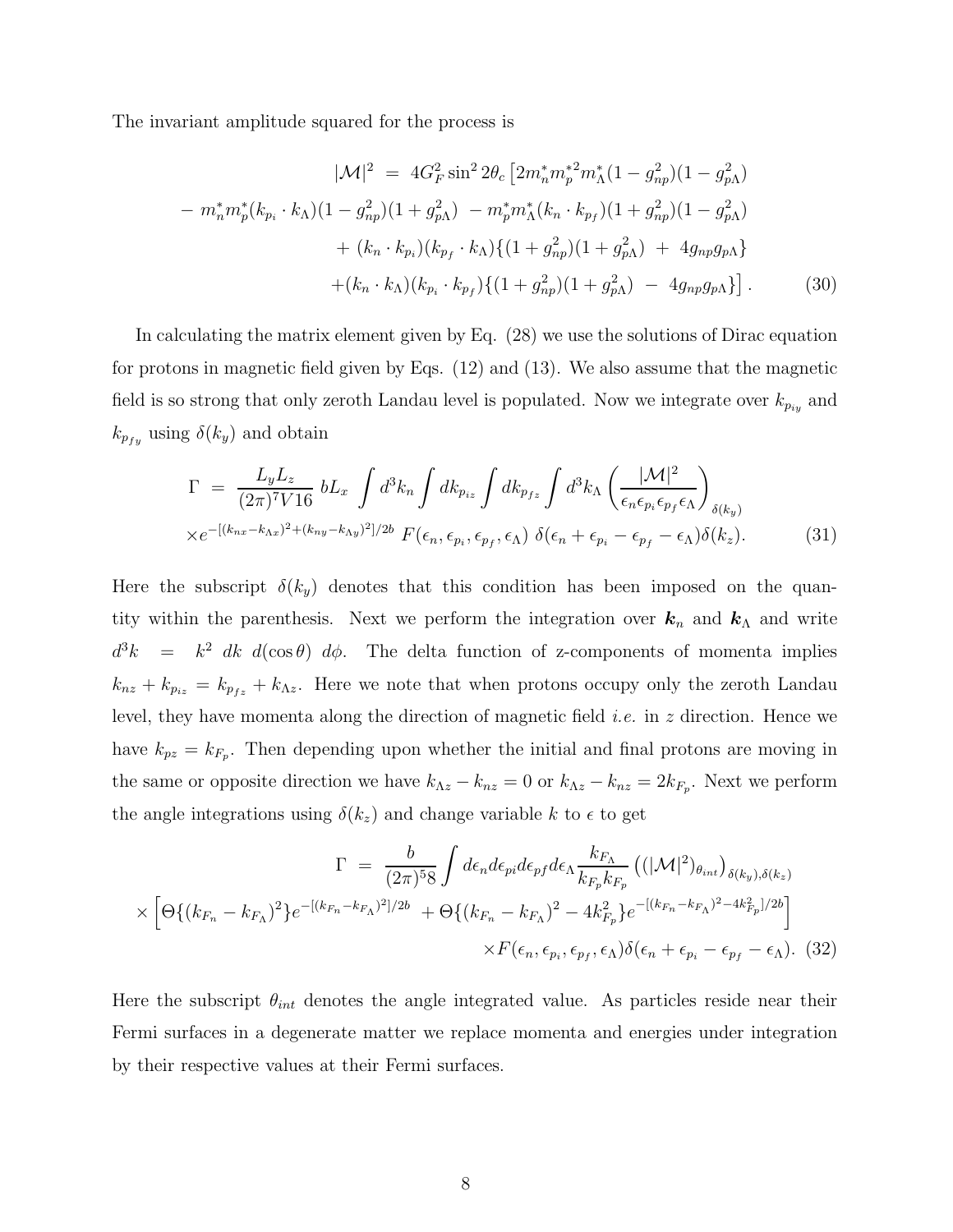The matrix element squared is rewritten as,

$$
\begin{split}\n\left( (|\mathcal{M}|^2)_{\theta_{int}} \right)_{\delta(k_y),\delta(k_z)} &= 4G_F^2 \sin^2 2\theta_c \left[ 2m_n^* m_p^*^2 m_\Lambda^* (1 - g_{np}^2)(1 - g_{p\Lambda}^2) \right. \\
&\left. - m_n^* m_p^* \mu_p \mu_\Lambda (1 - g_{np}^2)(1 + g_{p\Lambda}^2) - m_p^* m_\Lambda^* \mu_n \mu_p (1 + g_{np}^2)(1 - g_{p\Lambda}^2) \right. \\
&\left. + \mu_n \mu_p^2 \mu_\Lambda \left\{ (1 + g_{np}^2)(1 + g_{p\Lambda}^2) + 4g_{np}g_{p\Lambda} \right\} \right. \\
&\left. + \mu_n \mu_p^2 \mu_\Lambda \left( 1 - \frac{k_{F_p}^2}{\mu_p^2} \right) \left\{ (1 + g_{np}^2)(1 + g_{p\Lambda}^2) - 4g_{np}g_{p\Lambda} \right\}.\n\end{split} \tag{33}
$$

As  $\delta \mu \ll kT$ , the energy integration of Eq. (32) can be written as [51]

$$
\int d\epsilon_n d\epsilon_{p_i} d\epsilon_{p_f} d\epsilon_\Lambda \ F(\epsilon_n, \epsilon_{p_i}, \epsilon_{p_f}, \epsilon_\Lambda) \ \delta(\epsilon_n + \epsilon_{p_i} - \epsilon_{p_f} - \epsilon_\Lambda) \ = \ (kT)^2 \ \frac{2\pi^2}{3} \ \delta\mu. \tag{34}
$$

Finally we get

$$
\Gamma = \frac{1}{384\pi^3} \frac{qB_m k_{F_\Lambda}}{k_{F_p}^2} \left( (|\mathcal{M}|^2)_{\theta_{int}} \right)_{\delta(k_y),\delta(k_z)} \left[ \Theta \{ (k_{F_n} - k_{F_\Lambda})^2 \} e^{-[(k_{F_n} - k_{F_\Lambda})^2]/2b} + \Theta \{ (k_{F_n} - k_{F_\Lambda})^2 - 4k_{F_p}^2 \} e^{-[(k_{F_n} - k_{F_\Lambda})^2 - 4k_{F_p}^2]/2b} \right] (kT)^2 \delta \mu.
$$
 (35)

The expression of the reaction rate for a zero magnetic field is given by[51]

$$
\Gamma = \frac{1}{192\pi^3} \langle |\mathcal{M}|^2 \rangle k_{F_\Lambda} (kT)^2 \delta \mu, \tag{36}
$$

where the angle averaged matrix element squared is same as given by [51].

Now the quantity  $\delta\mu/\delta x_n$  in Eq. (22) is to be evaluated under the condition of total baryon number conservation [51]

$$
\delta n_n + \delta n_\Lambda = 0,\tag{37}
$$

which leads to

$$
\frac{\delta \mu}{\delta x_n} = \alpha_{nn} - \alpha_{n\Lambda} - \alpha_{\Lambda n} + \alpha_{\Lambda \Lambda}, \quad \text{with} \quad \alpha_{ij} = \frac{\partial \mu_i}{\partial n_j}.
$$
 (38)

Further we have

$$
\alpha_{ij} = \frac{\pi^2}{k_{F_i}\mu_i^*} \delta_{ij} - \frac{m_i^*}{\mu_i^*} \frac{\left(\frac{g_{\sigma i}}{m_{\sigma}}\right)\left(\frac{g_{\sigma j}}{m_{\sigma}}\right)\frac{m_j^*}{\mu_j^*}}{D} + \frac{1}{m_{\omega}^2} g_{\omega i} g_{\omega j} + \frac{1}{m_{\rho}^2} g_{\rho i} I_{3i} g_{\rho j} I_{3j}.
$$
 (39)

Here  $D$  is the same as given by Eq.  $(24)$ . Next we evaluate the relaxation time of the non-leptonic reaction at a given baryon density using Eq. (22) along with Eqs. (35), (38) and (39).

As soon as we know the relaxation time, we can calculate the bulk viscosity coefficient  $\zeta$ due to the non-leptonic interaction at a given baryon density from Eq. (20).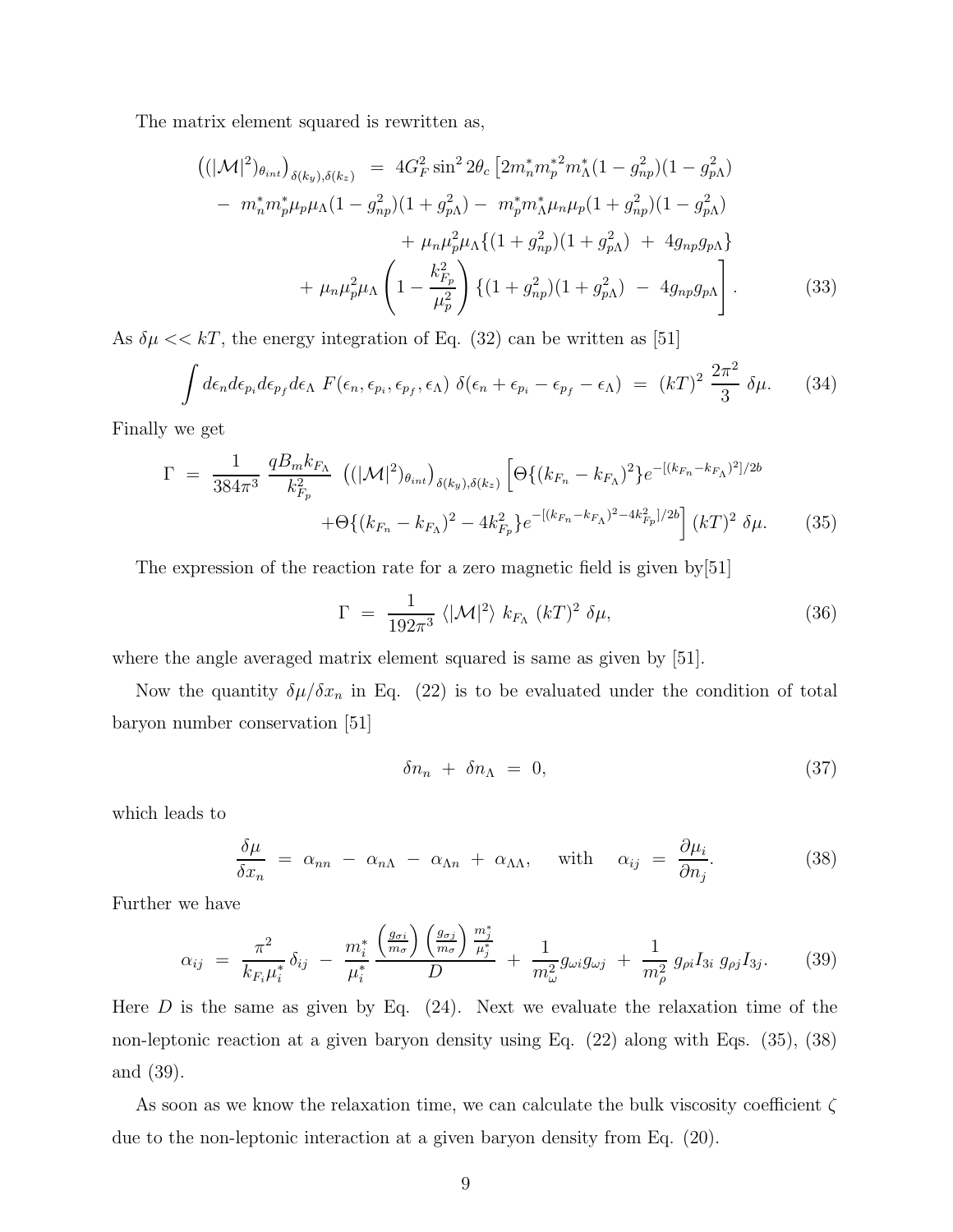#### B. Leptonic processes

Here we consider dUrca processes involving nucleons, electrons and muons in a magnetic field. The forward reaction rate for this process is then given by [47, 48, 49]

$$
\Gamma_{f} = \int \frac{V d^{3} k_{n}}{(2\pi)^{3}} \int \frac{V d^{3} k_{\nu}}{(2\pi)^{3}} \int \frac{L_{z} dk_{zp}}{2\pi} \int_{-\frac{bL_{x}}{2}}^{\frac{bL_{x}}{2}} \frac{L_{y} dk_{yp}}{2\pi} \int \frac{L_{z} dk_{zl}}{2\pi} \int_{-\frac{bL_{x}}{2}}^{\frac{bL_{x}}{2}} \frac{L_{y} dk_{yl}}{2\pi} W_{fi}
$$
\n
$$
\times F(\epsilon_{n}, \epsilon_{p}, \epsilon_{l}). \tag{40}
$$

Here  $F(\epsilon_n, \epsilon_p, \epsilon_l)$  is given by

$$
F(\epsilon_n, \epsilon_p, \epsilon_l) = f(\epsilon_n) \{1 - f(\epsilon_p)\} \{1 - f(\epsilon_l)\}.
$$
\n(41)

Using the solutions of Dirac equations for protons and electrons in magnetic field, we obtain the matrix element

$$
W_{fi} = \frac{(2\pi)^3}{V^3(L_yL_z)} |\mathcal{M}|^2 \delta(\epsilon) \delta(k_y) \delta(k_z) . \tag{42}
$$

Firstly we treat the case following the prescription of Baiko and Yakovlev [48] when protons and electrons populate large numbers of Landau levels. In this case, we have

$$
\sum_{s_n, s_p} |\mathcal{M}|^2 = 2G_F^2 \cos^2 \theta_c (1 + 3G_A^2) F^2 , \qquad (43)
$$

where  $F$  is Laguerre functions for both protons and electrons [48]. The forward reaction rate is given by,

$$
\Gamma_f = \frac{32\pi G_F^2 \cos^2 \theta_c m_n^* m_p^* \mu_l}{(2\pi)^5} R_B^{qc} \int d\epsilon_\nu \epsilon_\nu^2 J(\epsilon_\nu) , \qquad (44)
$$

where

$$
R_B^{qc} = 2 \int \int_{-1}^1 d\cos\theta_p d\cos\theta_l \frac{K_{F_p} K_{F_l}}{4b} F_{N_p, N_l}^2(u) \Theta(k_{F_n} - |k_{F_p} \cos\theta_p + k_{F_l} \cos\theta_l|) , \tag{45}
$$

and

$$
J(\epsilon_{\nu}) = \int d\epsilon_n d\epsilon_p d\epsilon_l F(\epsilon_n, \epsilon_p, \epsilon_l) \delta(\epsilon_n - \epsilon_p - \epsilon_l - \epsilon_{\nu}),
$$
  
= 
$$
\frac{(kT)^2}{2} \frac{\pi^2 + (\epsilon_{\nu}/kT)^2}{1 + e^{\epsilon_{\nu}/kT}}.
$$
 (46)

As there is chemical imbalance due to the perturbation, the reverse reaction rate  $(\Gamma_r)$  differs from the forward reaction rate and the net reaction rate is given by [26, 48]

$$
\Gamma_l = \frac{32\pi G_F^2 \cos^2 \theta_c m_n^* m_p^* \mu_l}{(2\pi)^5} R_B^{qc} \int d\epsilon_\nu \epsilon_\nu^2 \{ J(\epsilon_\nu - \delta \mu) - J(\epsilon_\nu + \delta \mu) \}.
$$
 (47)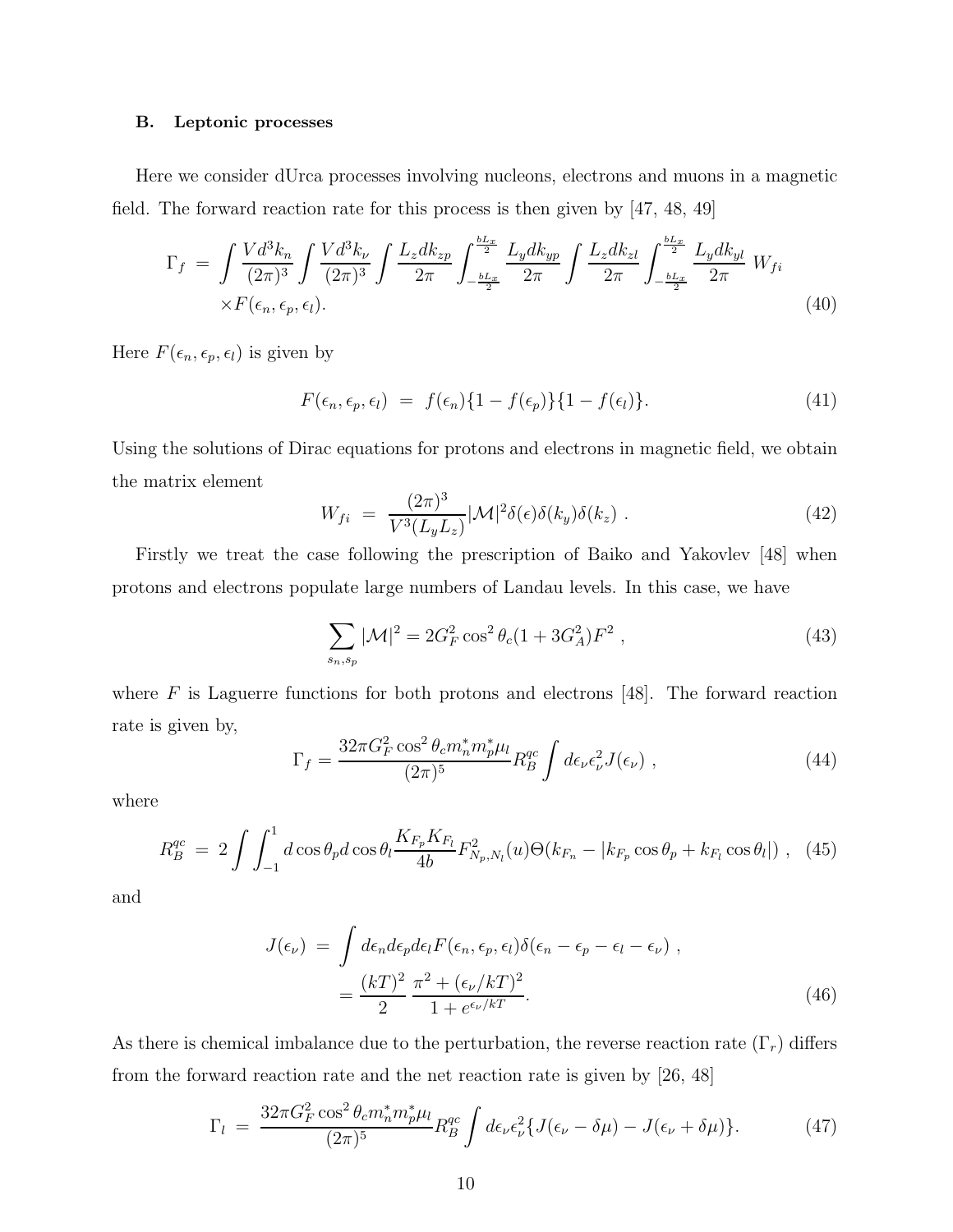One important aspect of dUrca process is the opening of this channel in the forbidden regime  $K_{F_n} > K_{F_p} + K_{F_l}$  which was otherwise closed in field free case [48]. The dUrca process also operates in the allowed domain  $K_{F_p} + K_{F_l} > K_{F_n}$  in the presence of a magnetic field. We adopt fitting formulas for  $R_B^{qc}$  $\frac{qc}{B}$  in both domains as given by Ref.[48].

Next we focus on the case when both protons and electrons populate zeroth Landau levels [47, 48, 49]. In this case we write the matrix element as

$$
W_{fi} = \frac{(2\pi)^3}{V^3(L_yL_z)} \frac{1}{16\epsilon_n\epsilon_\nu\epsilon_p\epsilon_e} |\mathcal{M}|^2 e^{-Q^2} \delta(\epsilon)\delta(k_y)\delta(k_z) , \qquad (48)
$$

$$
Q^{2} = \frac{(k_{nx} - k_{\nu x})^{2} + (k_{py} + k_{ly})^{2}}{2b}.
$$
\n(49)

In a magnetic field neutrons will be polarized because of their anomalous magnetic moments. Hence for two different spin states of neutrons, matrix elements should be evaluated separately. The invariant amplitude squared is then  $|\mathcal{M}|^2 = |\mathcal{M}_+|^2 + |\mathcal{M}_-|^2$ , where

$$
|\mathcal{M}_{\pm}|^2 = \frac{G_F^2}{2} \sum_s \{ \bar{\mathcal{V}}_{\nu s}(k_{\nu})(1+\gamma^5) \gamma_{\nu} \mathcal{U}_{l-}(k_l) \} \{ \bar{\mathcal{U}}_{n\pm}(k_n)(1-g_{np}\gamma^5) \gamma^{\nu} \mathcal{U}_{p+}(k_p) \}
$$
(50)

$$
\times \{\bar{\mathcal{U}}_{p+}(k_p)\gamma^{\mu}(1+g_{np}\gamma^5)\mathcal{U}_{n\pm}(k_n)\}\{\bar{\mathcal{U}}_{l-}(k_e)\gamma_{\mu}(1-\gamma^5)\mathcal{V}_{\nu s}(k_{\nu})\}\,,\tag{51}
$$

and  $\pm$  signs denote the up and down spins respectively. The spinors for non-relativistic neutrons are given by

$$
\mathcal{U}_{n\pm} = \sqrt{\epsilon_n + m_n^*} \begin{pmatrix} \chi_{\pm} \\ 0 \end{pmatrix}, \tag{52}
$$

where

$$
\chi_{+} = \begin{pmatrix} 1 \\ 0 \end{pmatrix} \quad \text{and} \quad \chi_{-} = \begin{pmatrix} 0 \\ 1 \end{pmatrix}.
$$
 (53)

For non-relativistic protons in the zeroth Landau level, the spinor has the same form as given by Eq. (52). For spin down relativistic leptons in the zeroth Landau level, the spinor is given by

$$
\mathcal{U}_{l-} = \sqrt{\epsilon_l + m_l} \begin{pmatrix} 0 \\ 1 \\ 0 \\ \frac{-p_{lz}}{\epsilon_l + m_l} \end{pmatrix}
$$
 (54)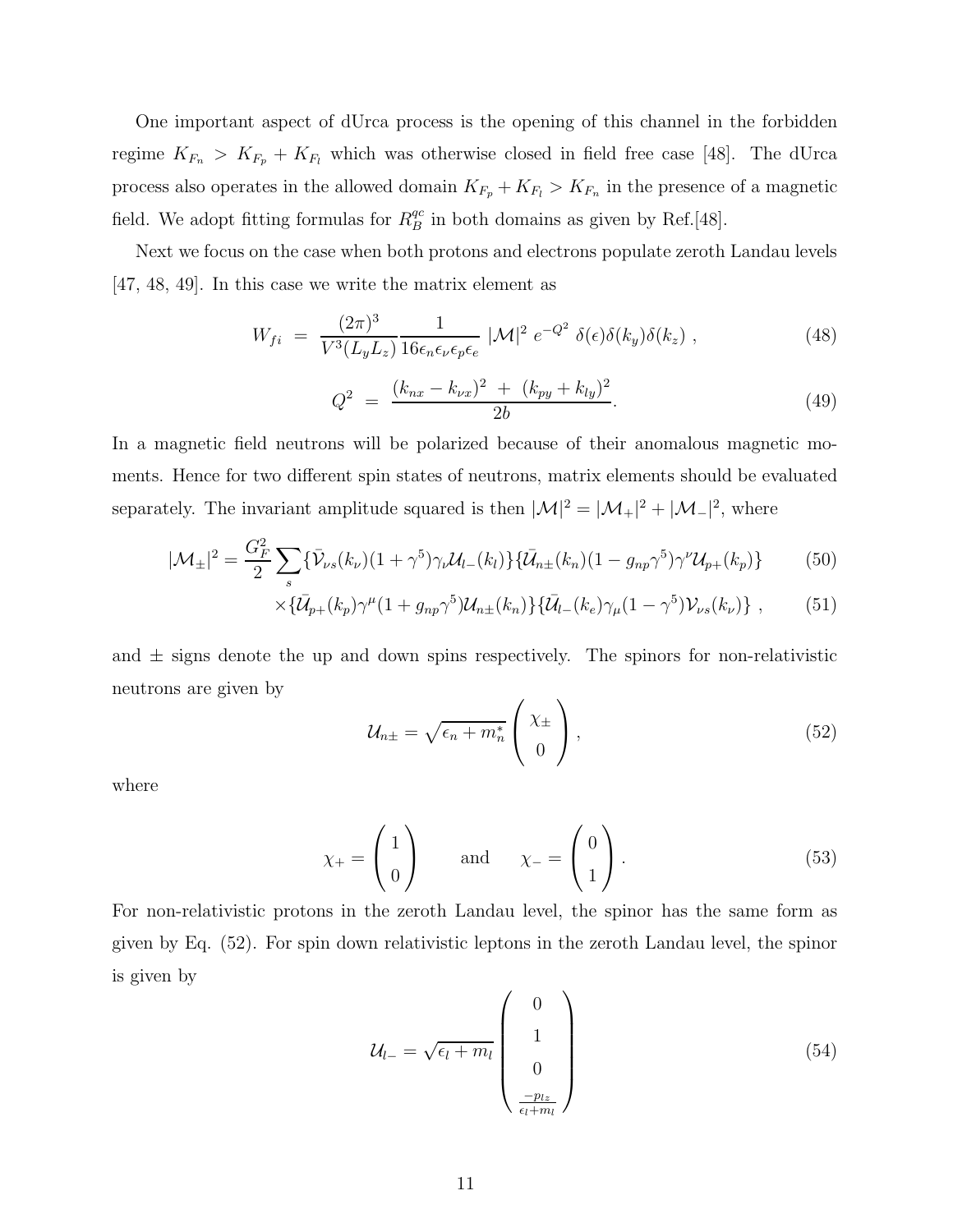For spin up and down neutrons, invariant amplitudes squared are

$$
|\mathcal{M}_+|^2 = 8G_F^2 \cos^2 \theta_c m_n^* m_p^* (1 + g_{np})^2 (\epsilon_l + p_l)(\epsilon_\nu + p_{\nu z}), \qquad (55)
$$

and

$$
|\mathcal{M}_{-}|^{2} = 32G_{F}^{2}\cos^{2}\theta_{c}m_{n}^{*}m_{p}^{*}g_{np}^{2}(\epsilon_{l}+p_{l})(\epsilon_{\nu}-p_{\nu z})
$$
 (56)

Following the same procedure as described in subsection III A and neglecting the neutrino momenta in momentum conserving delta functions, the final expression of forward reaction rate  $\Gamma_f$  is given by

$$
\Gamma_{f} = \frac{b}{(2\pi)^{5}8} \frac{m_{n}^{*}m_{p}^{*}\mu_{l}}{k_{F_{p}}k_{F_{l}}} \left[ \left( |\mathcal{M}_{+}|_{d}^{2} \right)_{\delta(k_{y}),\delta(k_{z})} + \left( |\mathcal{M}_{-}|_{d}^{2} \right)_{\delta(k_{y}),\delta(k_{z})} \right] \times \left[ \Theta\{k_{F_{n}}^{2} - (k_{F_{p}} - k_{F_{l}})^{2}\} e^{-[k_{F_{n}}^{2} - (k_{F_{p}} - k_{F_{l}})^{2}]/2b} + \Theta\{k_{F_{n}}^{2} - (k_{F_{p}} + k_{F_{l}})^{2}\} e^{-[k_{F_{n}}^{2} - (k_{F_{p}} + k_{F_{l}})^{2}]/2b} \right] \times \int d\epsilon_{\nu} \epsilon_{\nu}^{2} \int d\epsilon_{n} d\epsilon_{p} d\epsilon_{l} F(\epsilon_{n}, \epsilon_{p}, \epsilon_{l}) \delta(\epsilon_{n} - \epsilon_{p} - \epsilon_{l} - \epsilon_{\nu}) , \qquad (57)
$$

where

$$
\left(|\mathcal{M}_{+}|_{d}^{2}\right)_{\delta(k_{y}),\delta(k_{z})} = 8G_{F}^{2}\cos^{2}\theta_{c}(1+g_{np})^{2}\left(1+\frac{p_{l}}{\epsilon_{l}}\right)\left(1+\frac{p_{\nu z}}{\epsilon_{\nu}}\right) \ . \tag{58}
$$

Similarly we have,

$$
\left(|\mathcal{M}_-|_d^2\right)_{\delta(k_y),\delta(k_z)} = 32G_F^2 \cos^2\theta_c g_{np}^2 \left(1 + \frac{p_l}{\epsilon_l}\right) \left(1 - \frac{p_{\nu z}}{\epsilon_{\nu}}\right) \tag{59}
$$

It is to be noted that z-component of neutrino momentum is smaller than its energy. We obtain

$$
\Gamma_{f} = \frac{b}{(2\pi)^{5}8} \frac{m_{n}^{*}m_{p}^{*}\mu_{l}}{k_{F_{p}}k_{F_{l}}} \left[ \left( |\mathcal{M}_{+}|_{d}^{2} \right)_{\delta(k_{y}),\delta(k_{z})} + \left( |\mathcal{M}_{-}|_{d}^{2} \right)_{\delta(k_{y}),\delta(k_{z})} \right] \times \left[ \Theta\{k_{F_{n}}^{2} - (k_{F_{p}} - k_{F_{l}})^{2}\} e^{-[k_{F_{n}}^{2} - (k_{F_{p}} - k_{F_{l}})^{2}]/2b} + \Theta\{k_{F_{n}}^{2} - (k_{F_{p}} + k_{F_{l}})^{2}\} e^{-[k_{F_{n}}^{2} - (k_{F_{p}} + k_{F_{l}})^{2}]/2b} \right] \times \int d\epsilon_{\nu} \epsilon_{\nu}^{2} J(\epsilon_{\nu}). \tag{60}
$$

Now if the reverse reaction rate is  $\Gamma_r$  and there is slight departure from chemical equilibrium  $\delta\mu$ , then the net reaction rate is [26],

$$
\Gamma_{l} = \Gamma_{r} - \Gamma_{f} = \frac{b}{(2\pi)^{5}8} \frac{m_{n}^{*}m_{p}^{*}\mu_{l}}{k_{F_{p}}k_{F_{l}}} \left[ \left( |\mathcal{M}_{+}|_{d}^{2} \right)_{\delta(k_{y}),\delta(k_{z})} + \left( |\mathcal{M}_{-}|_{d}^{2} \right)_{\delta(k_{y}),\delta(k_{z})} \right] \times \left[ \Theta\{k_{F_{n}}^{2} - (k_{F_{p}} - k_{F_{l}})^{2}\} e^{-[k_{F_{n}}^{2} - (k_{F_{p}} - k_{F_{l}})^{2}]/2b} + \Theta\{k_{F_{n}}^{2} - (k_{F_{p}} + k_{F_{l}})^{2}\} e^{-[k_{F_{n}}^{2} - (k_{F_{p}} + k_{F_{l}})^{2}]/2b} \right] \times \int d\epsilon_{\nu} \epsilon_{\nu}^{2} \{ J(\epsilon_{\nu} - \delta\mu) - J(\epsilon_{\nu} + \delta\mu) \}.
$$
\n(61)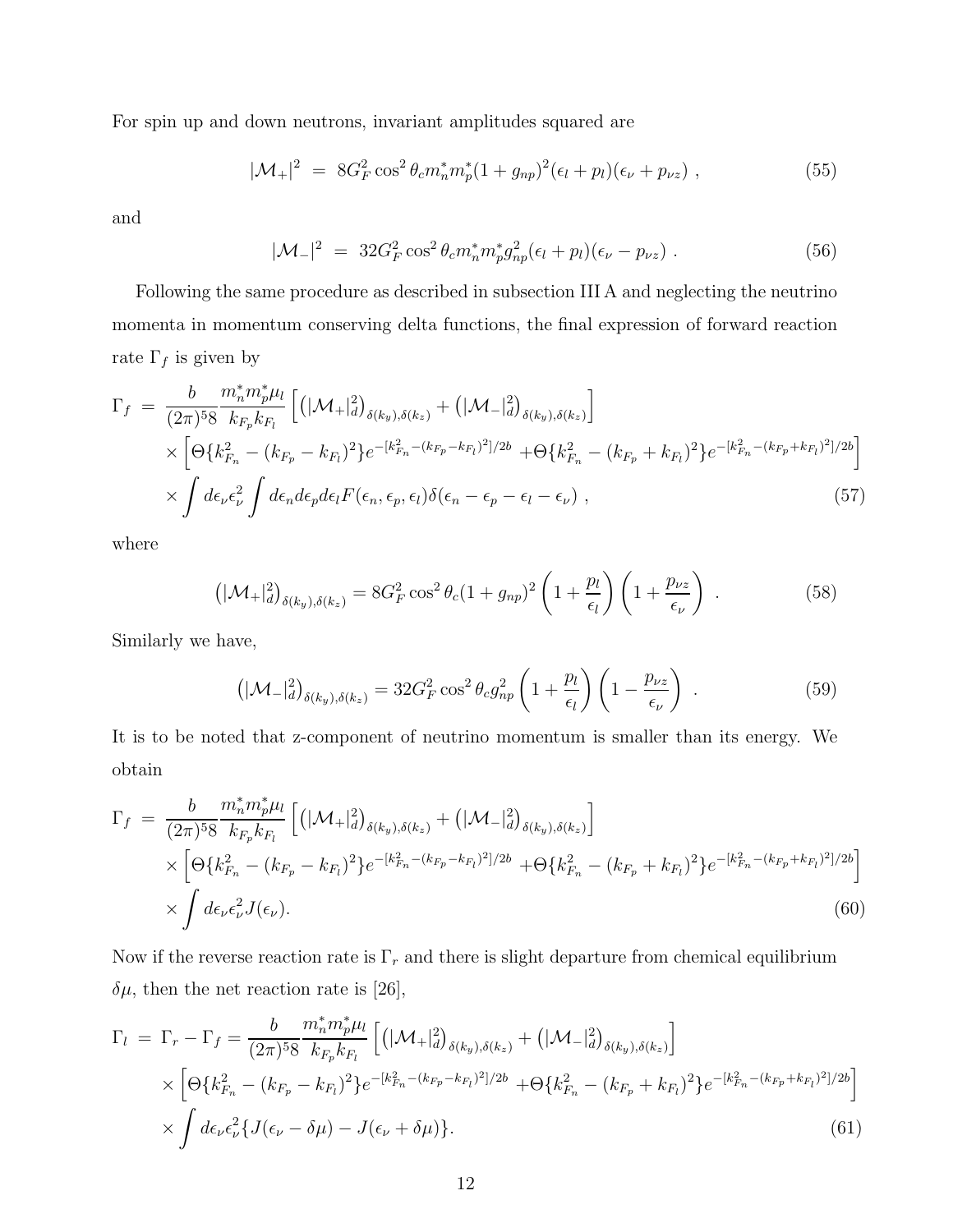Using the following result from Ref. [26]

$$
\int d\epsilon_{\nu} \epsilon_{\nu}^{2} \{ J(\epsilon_{\nu} - \delta \mu) - J(\epsilon_{\nu} + \delta \mu) \} = \frac{17(\pi kT)^{4}}{60} \delta \mu,
$$
\n(62)

we get

$$
\Gamma_{l} = \frac{17qB_{m}}{480\pi} \frac{m_{n}^{*}m_{p}^{*}\mu_{l}}{k_{F_{p}}k_{F_{l}}} G_{F}^{2} \cos^{2} \theta_{c} \left(1 + \frac{p_{l}}{\epsilon_{l}}\right) \left[\frac{1}{4}(1 + g_{np})^{2} + g_{np}^{2}\right] \times \left[\Theta\{k_{F_{n}}^{2} - (k_{F_{p}} - k_{F_{l}})^{2}\} e^{-\left[k_{F_{n}}^{2} - (k_{F_{p}} - k_{F_{l}})^{2}\right]/2b} + \Theta\{k_{F_{n}}^{2} - (k_{F_{p}} + k_{F_{l}})^{2}\} e^{-\left[k_{F_{n}}^{2} - (k_{F_{p}} + k_{F_{l}})^{2}\right]/2b}\right] \times (kT)^{4} \delta\mu.
$$
\n(63)

The zero magnetic field result is given by

$$
\Gamma_l(B_m = 0) = \frac{17}{240\pi} m_n^* m_p^* \mu_l(|\mathcal{M}|_d^2)_{\theta_{int}}(kT)^4 \delta \mu,
$$
\n(64)

where

$$
(|\mathcal{M}|_d^2)_{\theta_{int}} = G_F^2 \cos^2 \theta_c \left\{ (1 + g_{np})^2 \left( 1 - \frac{k_{F_n}}{m_n^*} \right) + (1 - g_{np})^2 \left( 1 - \frac{k_{F_p}}{m_p^*} \right) - (1 - g_{np}^2) \right\}.
$$
 (65)

## IV. RESULTS AND DISCUSSION

Nucleon-meson coupling constants of the model are obtained by reproducing the properties of nuclear matter such as binding energy  $E/B = -16.3 \; MeV$ , saturation density  $n_0 = 0.153$   $fm^{-3}$ , asymmetry energy coefficient  $a_{asy} = 32.5$  MeV and incompressibility  $K = 240 \; MeV$  and taken from Ref [52]. The coupling strength of  $\Lambda$  hyperons with  $\omega$ mesons is determined from  $SU(6)$  symmetry of the quark model [53, 54, 55]. The coupling strength of  $\Lambda$  hyperons to  $\sigma$  mesons is determined from the potential depth of  $\Lambda$  hyperons in normal nuclear matter

$$
U_{\Lambda} = -g_{\sigma\Lambda}\sigma + g_{\omega\Lambda}\omega_0. \tag{66}
$$

We take the potential depth  $U_{\Lambda} = -30 \; MeV$  as obtained from the analysis of  $\Lambda$  hypernuclei [54, 56].

We adopt a profile of magnetic field given by [57],

$$
B\left(n_b/n_0\right) = B_s + B_c \left(1 - e^{-\beta \left(\frac{n_b}{n_0}\right)^{\gamma}}\right). \tag{67}
$$

We consider different values for central field  $B_c = 10^{16}$  and  $10^{17}$  G whereas surface field strength is taken as  $B_s = 10^{14}$  G in this calculation. We chose  $\beta = 0.01$  and  $\gamma = 3$ . The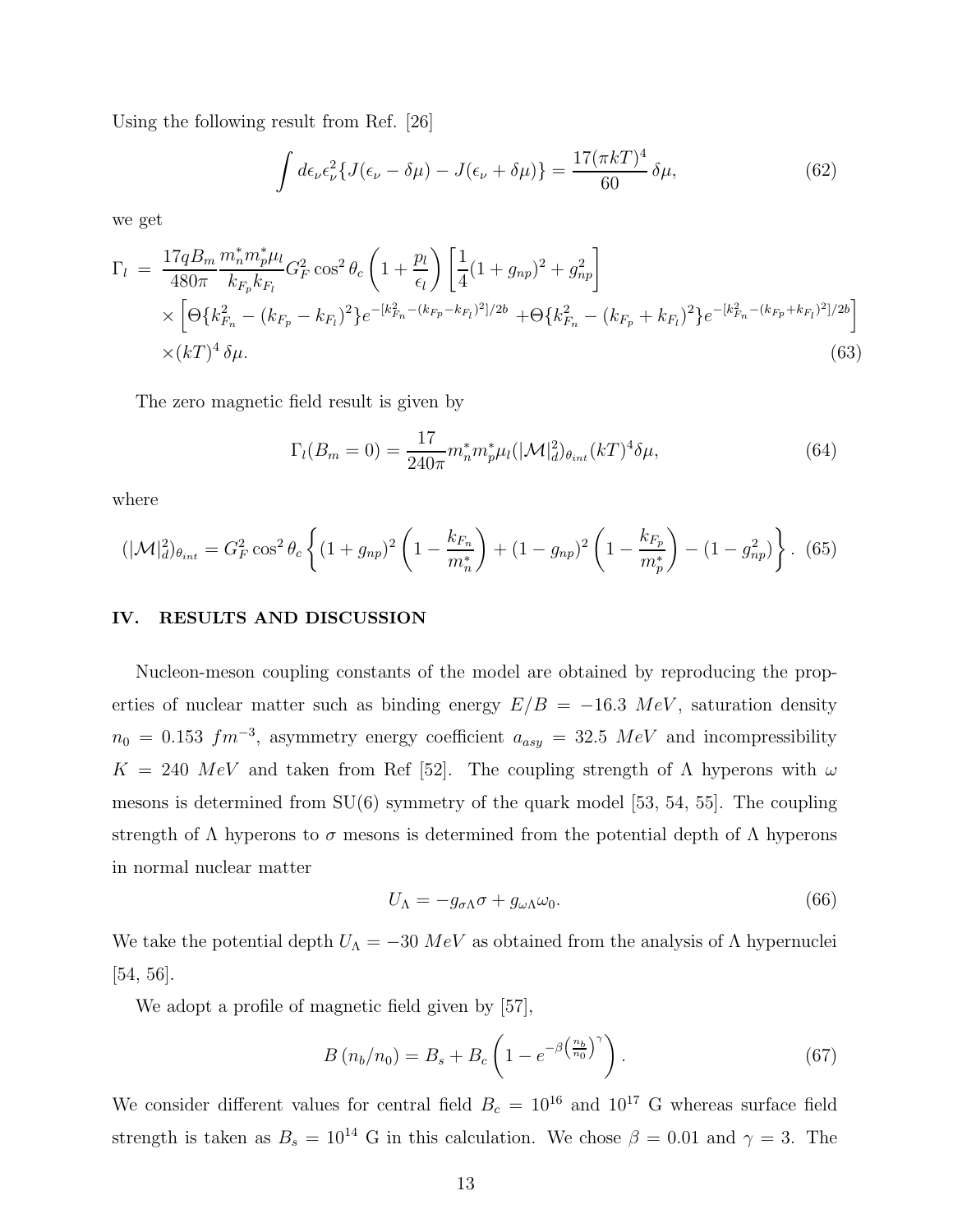magnetic field strength depends on baryon density in the above parameterization. Further the magnetic field at each density point is constant and uniform. The effects of anomalous magnetic moments of nucleons and contributions of the magnetic field to energy density and pressure are negligible because magnetic fields considered in this calculation are not too strong.

Numbers of Landau levels populated by electrons and protons, are sensitive to the magnetic field strength and baryon density. As the field strength increases, the population of Landau levels decreases. In a weak magnetic field, when many Landau levels are populated, we treat charged particles unaffected by the magnetic field. Further the effects of magnetic fields are most pronounced when only zeroth Landau levels are populated. Protons, electrons and muons populate zeroth Landau levels if central field strength  $B_c \sim 10^{19}$  G. Figure 1 shows fractions of various particle species with normalised baryon density. We find large numbers of Landau levels of charged particles even when the magnetic field reaches its central value  $10^{17}$  G. Populations of charged particles are enhanced in the magnetic field due to Landau quantization than those of field free case (not shown in the figure). It is noted in Fig. 1 that the threshold density of  $\Lambda$  hyperons is shifted to  $1.7n_0$  from its zero magnetic field value of  $2.6n_0$  because of phase space modifications of charged particles in a magnetic field.

The variation of pressure with energy density in the presence of a magnetic field with central field strength  $B_c = 10^{17}$  G (solid curve) is shown in Fig. 2. The dashed curve denotes the EoS without a magnetic field. The EoS in the presence of the magnetic field becomes stiffer when charged particles are Landau quantised. Here magnetic field contributions to the energy density and pressure are insignificant.

Now we compute the relaxation time for both non-leptonic and leptonic reactions as given by Eq. (22). To calculate the matrix element we take  $g_{np} = -1.27$  and  $g_{p\Lambda} = -0.72$  [51], and the Cabibbo angle  $(\theta_c)$  is given by  $\sin \theta_c = 0.222$ . As we have already noted, charged particles populate many Landau levels in a magnetic field having central value  $B_c = 10^{17}$  G over entire density range considered in our calculation. For the non-leptonic process, when protons populate large number of Landau levels, we use the field free expression of Γ as given by Eq. (36). For leptonic reactions we use the expression as given by Eq. (47) when leptons and protons populate finite numbers of Landau levels. Chemical potentials and Fermi momenta of constituent particles are obtained from the EoS. The partial derivative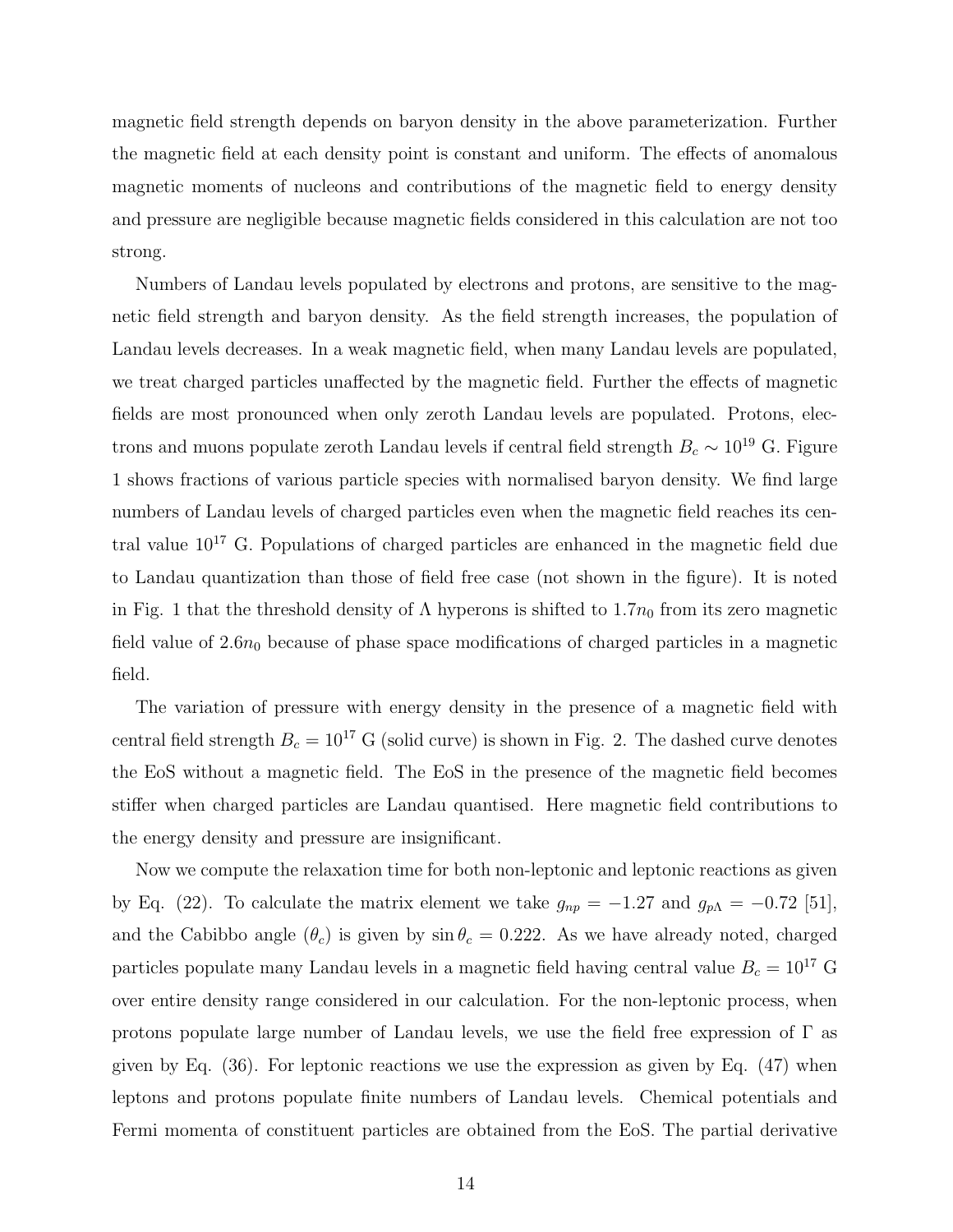of chemical potentials with respect to baryon density can be calculated from the EoS. Using these inputs, we can compute relaxation times for both reactions as a function of baryon density at a particular temperature. Figure 3 displays relaxation time  $(\tau)$  of the non-leptonic process involving  $\Lambda$  hyperons in a magnetic field having its central value  $B_c = 10^{17}$  G and at different temperatures as a function of normalised baryon number density. Here  $\tau$  decreases with increasing baryon density. Further the relaxation time in a magnetic field increases with decreasing temperature as was earlier noted in the field free case [23].

Relaxation times for dUrca reactions involving electrons and muons in a magnetic field with  $B_c = 10^{17}$  G and at different temperatures are plotted in Figs. 4 and 5 respectively. For leptonic processes, relaxation times are affected by the magnetic field. For the field free case, the dUrca process sets in at  $1.4n_0$ . In the magnetic field, relaxation times due to dUrca reactions drop sharply from large values in the forbidden domain  $K_{F_n} > K_{F_p} + K_{F_e}$ . This is attributed to the behaviour of  $R_B^{qc}$  which we discuss in details in connection with bulk viscosity due to dUrca processes below. The forbidden domain joins with the allowed domain  $K_{F_p} + K_{F_e} > K_{F_n}$  at a point from which relaxation times increase with baryon density. Like the non-leptonic case, relaxation times for dUrca processes also increase with decreasing temperature.

Now we focus on the calculation of bulk viscosity due to the non-leptonic and leptonic processes. As soon as we know relaxation times of non-leptonic and leptonic reactions, we compute bulk viscosity coefficients for the respective processes from Eq. (20). In this calculation we consider  $l = m = 2$  r-mode and hence  $\omega = 2/3\Omega$ . Further we take  $\Omega =$  $3000s^{-1}$ . In the temperature regime considered here, we have always  $\omega \tau << 1$  for the nonleptonic process involving  $\Lambda$  hyperons. Therefore, we neglect that term in the denominator of Eq. (20) to calculate the hyperon bulk viscosity. The partial derivative of pressure with respect to neutron number density is calculated from the EoS using Eq. (23) and the total derivative of neutron fraction with respect to baryon density is computed numerically from the EoS. As the relaxation time is a function of temperature, the bulk viscosity coefficient  $\zeta$  also depends on temperature. The bulk viscosity coefficient for the non-leptonic process in a magnetic field with  $B_c = 10^{17}$  G (dashed curve) and in the absence of a magnetic field (solid curve) are exhibited as a function of normalised baryon number density in Fig. 6 at different temperatures. The non-leptonic reaction involves protons that populate many Landau levels in the magnetic field with  $B_c = 10^{17}$  G. In this case, we adopt the field free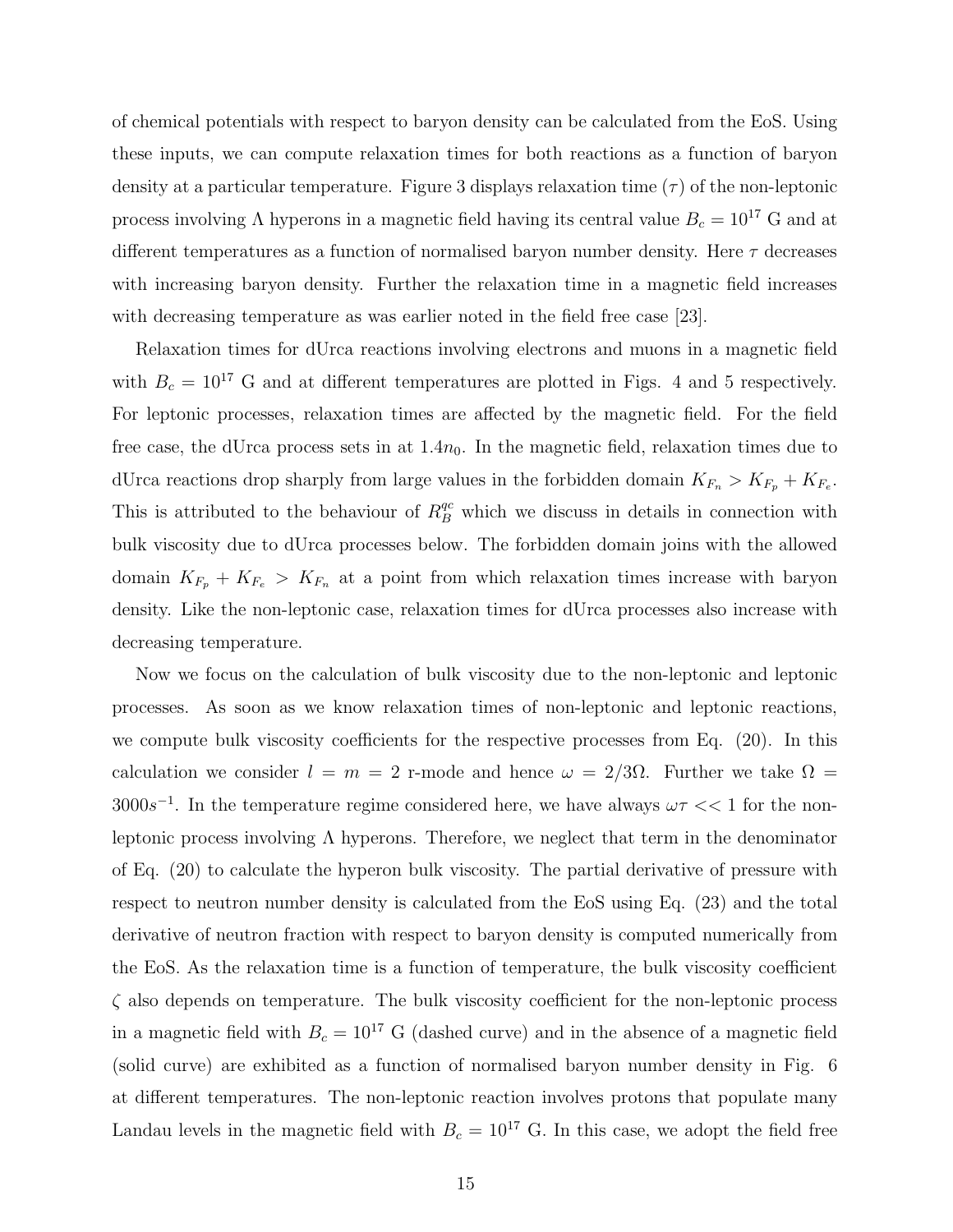expression of the reaction rate as given by Eq. (36) for the calculation of relaxation time and hyperon bulk viscosity coefficient in Eq. (20). Therefore, the effects of magnetic field enter into hyperon bulk viscosity coefficient through the EoS which is modified by Landau quantization of charged particles. In Fig. 6, we find hyperon bulk viscosity in the magnetic field is suppressed compared with the field free case.

We display bulk viscosity coefficient for the dUrca process in a magnetic field with  $B_c =$  $10^{16}$  G and at a temperature  $T = 10^{11}$  K as a function of normalised baryon density in Fig. 7. In this case electrons and protons populate many Landau levels. The dotted line represents the dUrca contribution in the forbidden domain  $K_{F_n} > K_{F_p} + K_{F_e}$ . In this regime, reaction kinetics are characterised by two parameters  $x = \frac{K_{F_n}^2 - (K_{F_p} + K_{F_e})^2}{K_{F_n}^2 - K_{F_e}^2}$  $K_{F_p}^2 N_{F_p}^{-2/3}$ and  $y = N_{F_n}^{2/3}$  $F_p^{2/3}$ , where  $N_{F_p}$ is the number of proton Landau levels. The dUrca reaction in the forbidden domain is an efficient process as long as  $x \leq 10$ . This corresponds to baryon density  $\leq 2.3n_0$ . The large enhancement of bulk viscosity coefficient in this domain is attributed to the behaviour of  $R_R^{qc}$ <sup>qc</sup> [48]. It was noted  $R_B^{qc} = 1/3$  at  $x = 0$  and it becomes very small when  $x > 10$  [48]. At  $x = 0$ , the forbidden domain merges with the allowed domain  $K_{F_p} + K_{F_e} > K_{F_n}$  of the dUrca process. The dUrca bulk viscosity in the allowed domain is shown by the dash-dotted line. The result of zero field is shown by the solid line. The bulk coefficient increases with magnetic field in the allowed domain at higher baryon densities.

Figure 8 and Figure 9 show bulk viscosity coefficients for dUrca processes involving electrons and muons in the presence of the magnetic field with central value  $B_c = 10^{17}$  G and at different temperatures as a function of normalised baryon density. In both cases contributions to bulk viscosity coefficients due to dUrca processes come from the forbidden as well as allowed domains. As discussed above, the forbidden domain merges with the allowed domain at  $x = 0$ . For temperatures  $T = 10^9$  and  $10^{10}$  K, bulk viscosity coefficients due to dUrca processes increase with baryon density. However the bulk viscosity for  $T = 10^{11}$  K initially decreases and later increases with baryon density. This behaviour can be understood in the following way. For dUrca processes at  $10^{11}$  K, we have  $\omega \tau < 1$ . On the other hand, we find  $\omega \tau > 1$  for dUrca processes at 10<sup>9</sup> K and 10<sup>10</sup> K. Consequently bulk viscosity coefficients have a  $T^4$  dependence when  $\omega \tau > 1$  whereas it has a  $T^{-4}$  dependence when  $\omega \tau < 1$ . This inversion of temperature dependence of dUrca bulk viscosity coefficients is not found in the case of hyperon bulk viscosity.

Finally, we point out what happens in case of superstrong fields. We find that charged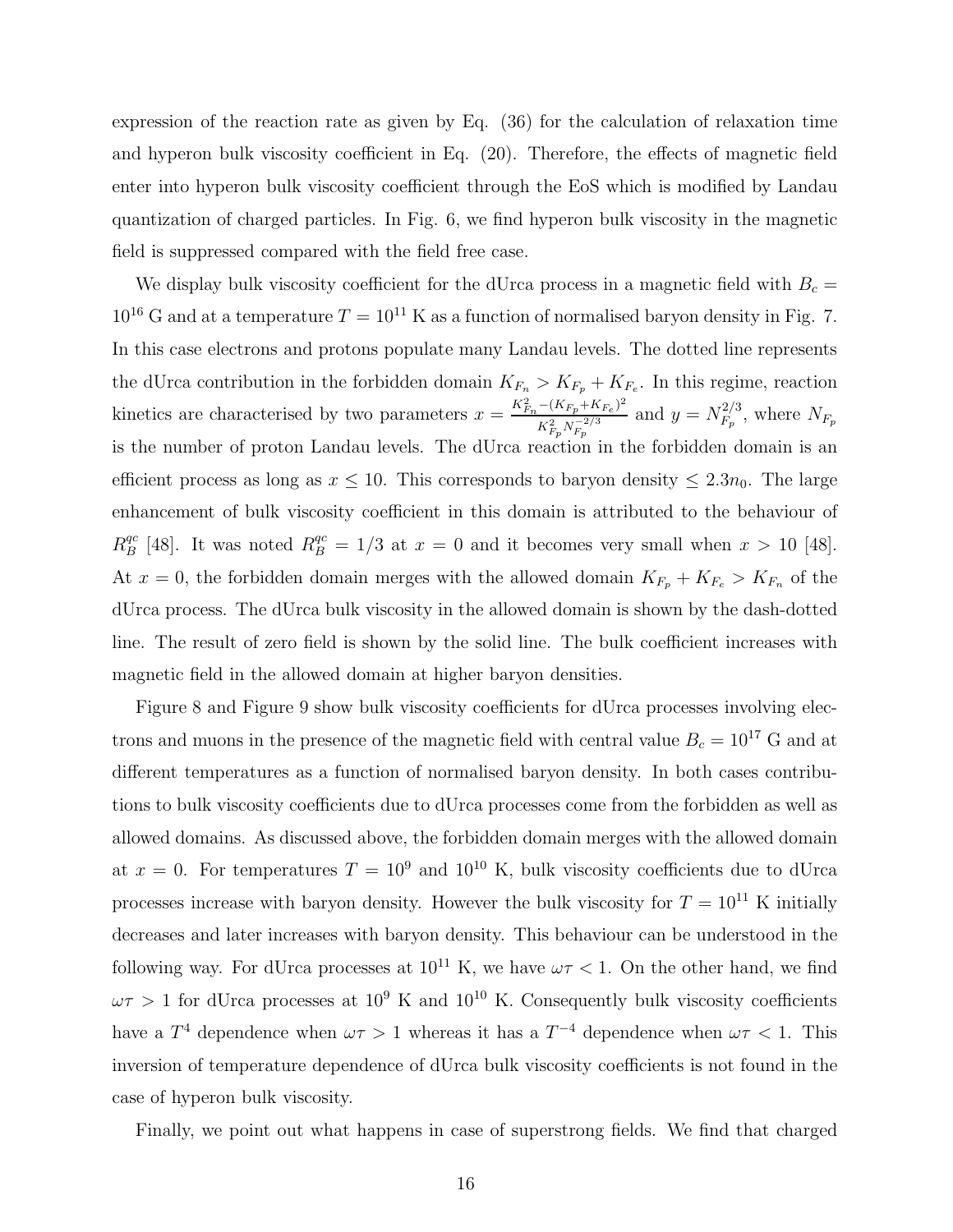particles populate zeroth Landau levels when  $B_c \sim 10^{19}$ . Populations of charged particles are enhanced because of strong modification of their phase spaces. Further the EoS is modified due to magnetic field contributions to the energy density and pressure. The strong magnetic field enhances the hyperon bulk viscosity compared with the field free case. Similarly we note significant modification in bulk viscosity coefficients due to dUrca processes when leptons and protons are in zeroth Landau levels. However, there is no observational evidence for superstrong field  $\sim 10^{19}$  G in neutron star's interior so far.

### V. SUMMARY

We have investigated bulk viscosity of non-leptonic process involving  $\Lambda$  hyperons and dUrca processes in the presence of strong magnetic fields. In this calculation we consider magnetic fields with different central values  $B_c = 10^{16}$  and  $10^{17}$  G. The equation of state has been constructed using the relativistic field theoretical model. Many Landau levels of charged particles are populated for above values of central field. For a particular temperature, the hyperon bulk viscosity coefficient is reduced compared with that of the zero field case. Further it is noted that the hyperon bulk viscosity decreases with increasing temperature as was earlier reported for the field free case. Bulk viscosity coefficients due to dUrca processes in a magnetic field have contributions from the forbidden as well as allowed domains. The bulk viscosity coefficients in magnetic fields having central values  $B_c = 10^{16}$ and 10<sup>17</sup> G are enhanced in the allowed domain at higher baryon densities than those of field free cases. We find an inversion of the temperature dependence of dUrca bulk viscosity coefficients at  $10^{11}$  K. We briefly discuss the effects of a superstrong magnetic field  $\sim 10^{19}$ G on hyperon and dUrca bulk viscosities when zeroth Landau levels of charged particles are populated. However, such a superstrong magnetic field may not be a possibility in neutron stars.

In this calculation, we adopt the field free hyperon bulk viscosity relation when protons populate large number of Landau levels. This may be an approximate treatment of the actual case. However the exact treatment of the effects of a magnetic field on the non-leptonic bulk viscosity would be worth studying when protons populate many Landau levels. Further the investigation of bulk viscosity in magnetic fields has important implications for the r-modes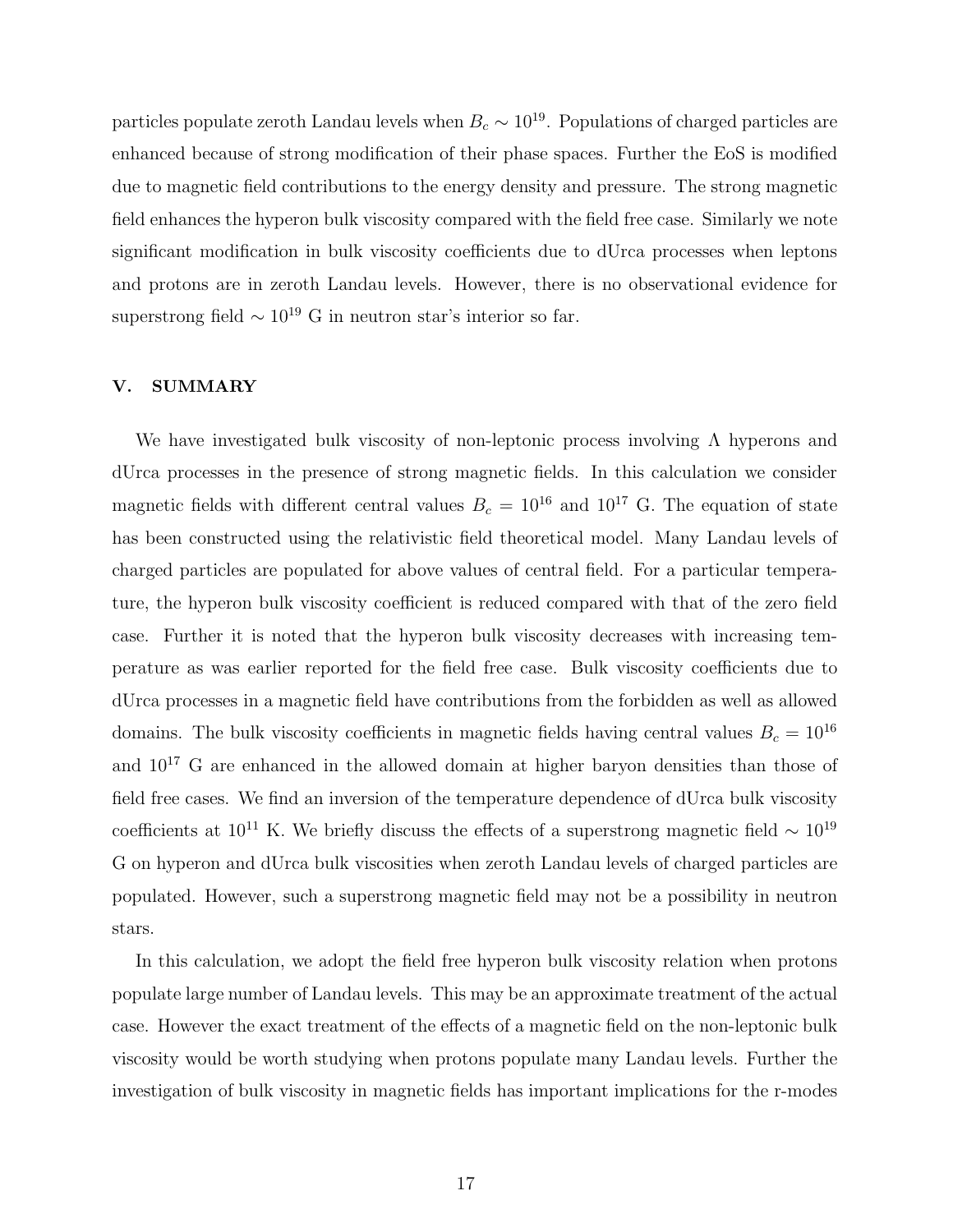in magnetars. This will be reported in a future publication.

- [1] M. Nayyar and B.J. Owen, Phys. Rev. D 73, 084001 (2006).
- [2] S. Chandrasekhar, Phys. Rev. Lett. 24, 611 (1970).
- [3] J. L. Friedman and B. F. Schutz, Astrophys. J. 221, 937 (1978);
	- J. L. Friedman and B. F. Schutz, Astrophys. J. 222, 281 (1978);

J. L. Friedman Commun. Math. Phys. 62, 247 (1978).

- [4] N. Andersson and K.D. Kokkotas, Int. J. Mod. Phys. D10, 381 (2001).
- [5] N. Andersson, Class. Quant. Grav. 20, R105 (2003).
- [6] N. Andersson, Astrophys J. 502, 708 (1998).
- [7] J. L. Friedman and S. M. Morsink, Astrophys. J. 502, 714 (1998).
- [8] L. Lindblom, B.J. Owen and S. M. Morsink, Phys. Rev. Lett. 80, 4843 (1998).
- [9] N. Andersson, K. D. Kokkotas and B. F. Schutz, Astrophys. J. 510, 846 (1999).
- [10] N. Stergioulas, Liv. Rev. Rel. 6, 3 (2003).
- [11] C. Thompson and R. C. Duncan, Astorphys. J. 408 194, (1993); C. Thompson and R. C. Duncan, MNRAS 275 255, (1995); C. Thompson and R. C. Duncan, Astorphys. J. 473 322, (1996).
- [12] C. Kouveliotou et al., Nature **393** 235, (1998); C. Kouveliotou et al., Astrophys. J. 510 L115, (1999).
- [13] G. Vasisht and E. V. Gotthelf, Astorphys. J. 486 L129, (1997).
- [14] L. Rezzolla, F. K. Lamb and S. L. Shapiro, Astrophys. J. 531, L139 (2000).
- [15] W. C. G. Ho and D. Lai, Astrophys. J. 543, 386 (2000).
- [16] L. Rezzolla, F. K. Lamb, D. Marković and S. L. Shapiro, Phys. Rev. D 64, 104013 (2001).
- [17] B. J. Owen et al, Phys. Rev. D 58, 084020 (1998).
- [18] P.B. Jones, Phys. Rev. Lett. 86, 1384 (2001).
- [19] P.B. Jones, Phys. Rev. D **64**, 084003 (2001).
- [20] L. Lindblom and B.J. Owen, Phys. Rev. D 65, 063006 (2002).
- [21] E.N.E. van Dalen and A.E.L. Dieperink, Phys. Rev. C 69, 025802 (2004).
- [22] A. Drago, A. Lavagno and G. Pagliara, Phys. Rev. D 71, 103004 (2005).
- [23] D. Chatterjee and D. Bandyopadhyay, Phys. Rev. D 74, 023003 (2006);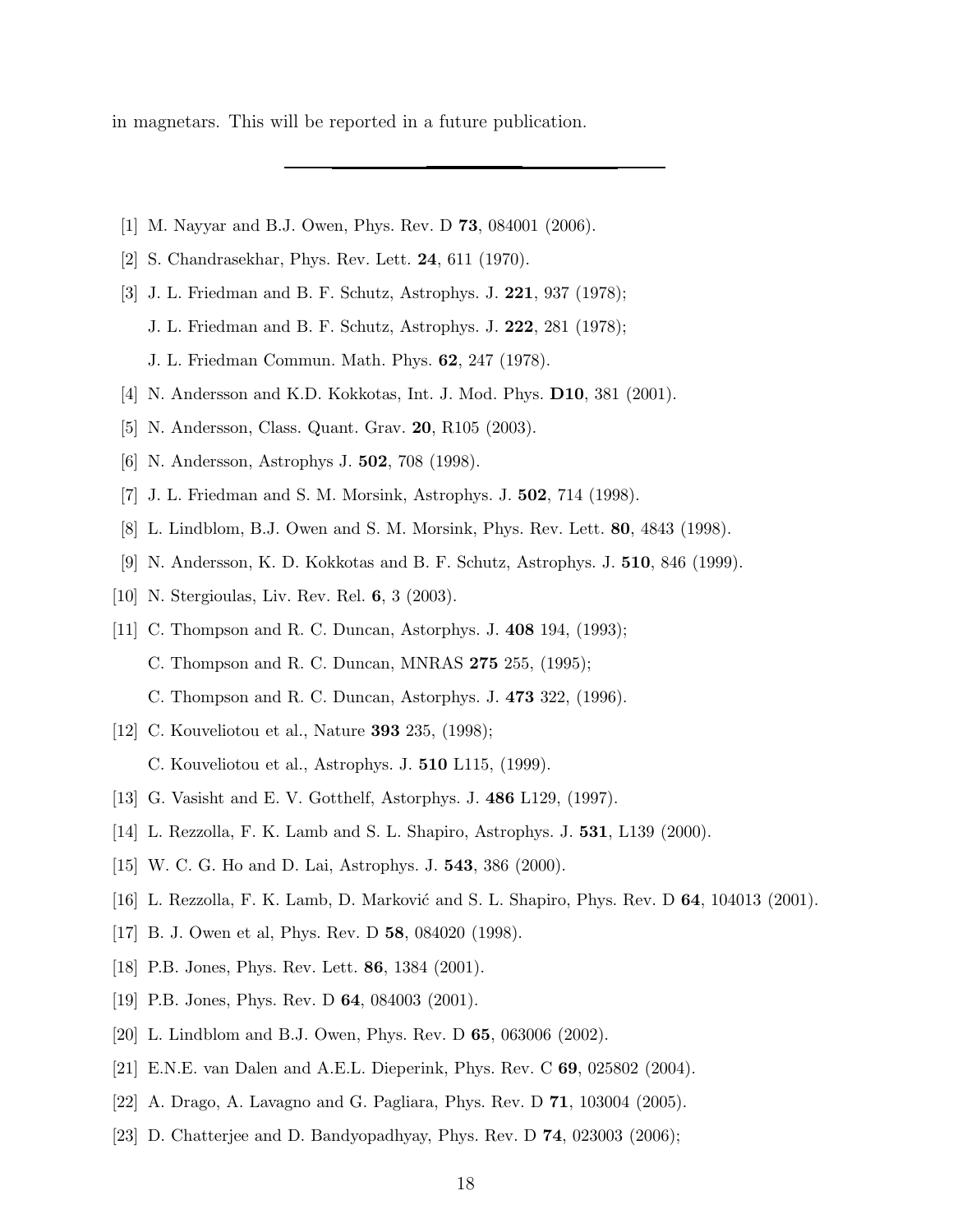D. Chatterjee and D. Bandyopadhyay, Astrophys. Space Sci. 308, 451 (2007).

- [24] D. Chatterjee and D. Bandyopadhyay, Phys. Rev. D 75, 123006 (2007).
- [25] D. Chatterjee and D. Bandyopadhyay, Astrophys. J. 680, 686 (2008); D. Chatterjee and D. Bandyopadhyay, arXiv:0808.1145.
- [26] Haensel P., Levenfish K.P., Yakovlev D.G. Astron. Astrophys., 357, 1157 (2000); Haensel P., Levenfish K.P., Yakovlev D.G. Astron. Astrophys., 372, 130 (2001); Haensel P., Levenfish K.P., Yakovlev D.G. Astron. Astrophys., 381, 1080 (2002).
- [27] N. Andersson, Astrophys. Space Sci. 308, 395 (2007).
- [28] J. Madsen, Phys. Rev. D 46, 3290 (1992).
- [29] J. Madsen, Phys. Rev. Lett. **85**, 10 (2000).
- [30] H. Dong, N. Su and Q. Wang, Phys. Rev. D 75, 074016 (2007).
- [31] H. Dong, N. Su and Q. Wang, arXiv:astro-ph/0702181.
- [32] N.N. Pan, X.P. Zheng and J.R. Li, Mon. Not. Roy. Astron. Soc. 371, 1359 (2006).
- [33] B.A. Sa'd, I.A. Shovkovy and D.H. Rischke, Phys. Rev. D 75, 065016 (2007).
- [34] M.G. Alford and A. Schmidt, J. Phys. G **34**, 67 (2007).
- [35] M.G. Alford, M. Braby, S. Reddy and T. Schafer, arXiv:nucl-th/0701067.
- [36] B.A. Sa'd, I.A. Shovkovy and D.H. Rischke, Phys. Rev. D 75, 125004 (2007).
- [37] J. D. Anand, V. K. Gupta, A. Goyal, S. Singh and K. Goswami, J. Phys. G 27, 921 (2001).
- [38] D. Lai and S.L. Shapiro, Astrophys. J., **383**, 745 (1991).
- [39] C. Y. Cardal, M. Prakash and J. M. Lattimer, Astrophys. J., 554, 322 (2001).
- [40] A.E. Broderick, Prakash and J. M. Lattimer, Phys. Lett. B, 531, 167 (2002).
- [41] J. D. Walecka, Annals of Phys. 83, 491 (1974).
- [42] B. D. Serot, Phys. Lett. **86B**, 146 (1979).
- [43] J. Schaffner and I. N. Mishustin, Phys. Rev. C **53**, 1416 (1996).
- [44] N. K. Glendenning, Phys. Lett. **B114**, 392 (1982).
- [45] J. Boguta and A. R. Bodmer, Nucl. Phys. A292, 413 (1977).
- [46] S. Chakrabarty, D. Bandyopadhyay and S. Pal, Phys. Rev. Lett 78, 2898 (1997).
- [47] D. Bandyopadhyay, S. Chakrabarty, P. Dey and S. Pal, Phys. Rev. D 58, 121301 (1998).
- [48] D. A. Baiko and D. G. Yakovlev, Astron. Astrophys. 342, 192 (1999).
- [49] L. B. Leinson and A. Pérez, arXiv:astro-ph/9711216v2
- [50] A. Goyal, V. K. Gupta, K. Goswami and V. Tuli, arXiv:hep-ph/9812494 .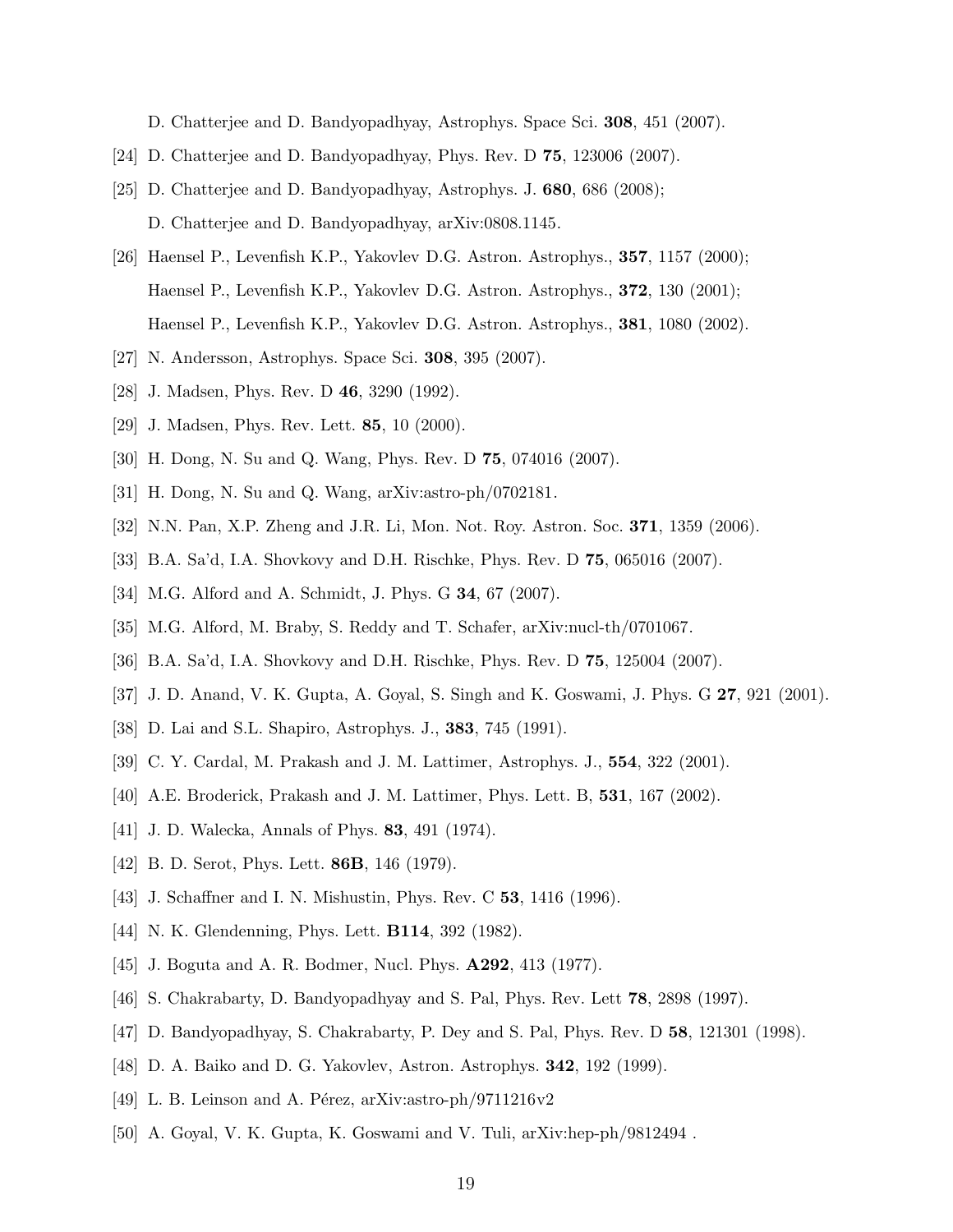- [51] L. Lindblom and B. J. Owen, Phys. Rev. D **65**, 063006 (2002).
- [52] N. K. Glendenning and S. A. Moszkowski, Phys. Rev. Lett 67, 2414 (1991).
- [53] J. Schaffner and I. N. Mishustin, Phys. Rev. C 53, 1416 (1996).
- [54] C. B. Dover and A. Gal, Prog. Part. Nucl. Phys. 12, 171 (1984).
- [55] J. Schaffner, C. B. Doer, A. Gal, C. Greiner and H. Stöcker, Ann. Phys. (N. Y.) 235, 35 (1994).
- [56] T. Fukuda et al., Phys. Rev. C 58, 1306 (1998).
- [57] D. Bandyopadhyay, S. Chakrabarty and S. Pal, Phys. Rev. Lett 79, 2176 (1997).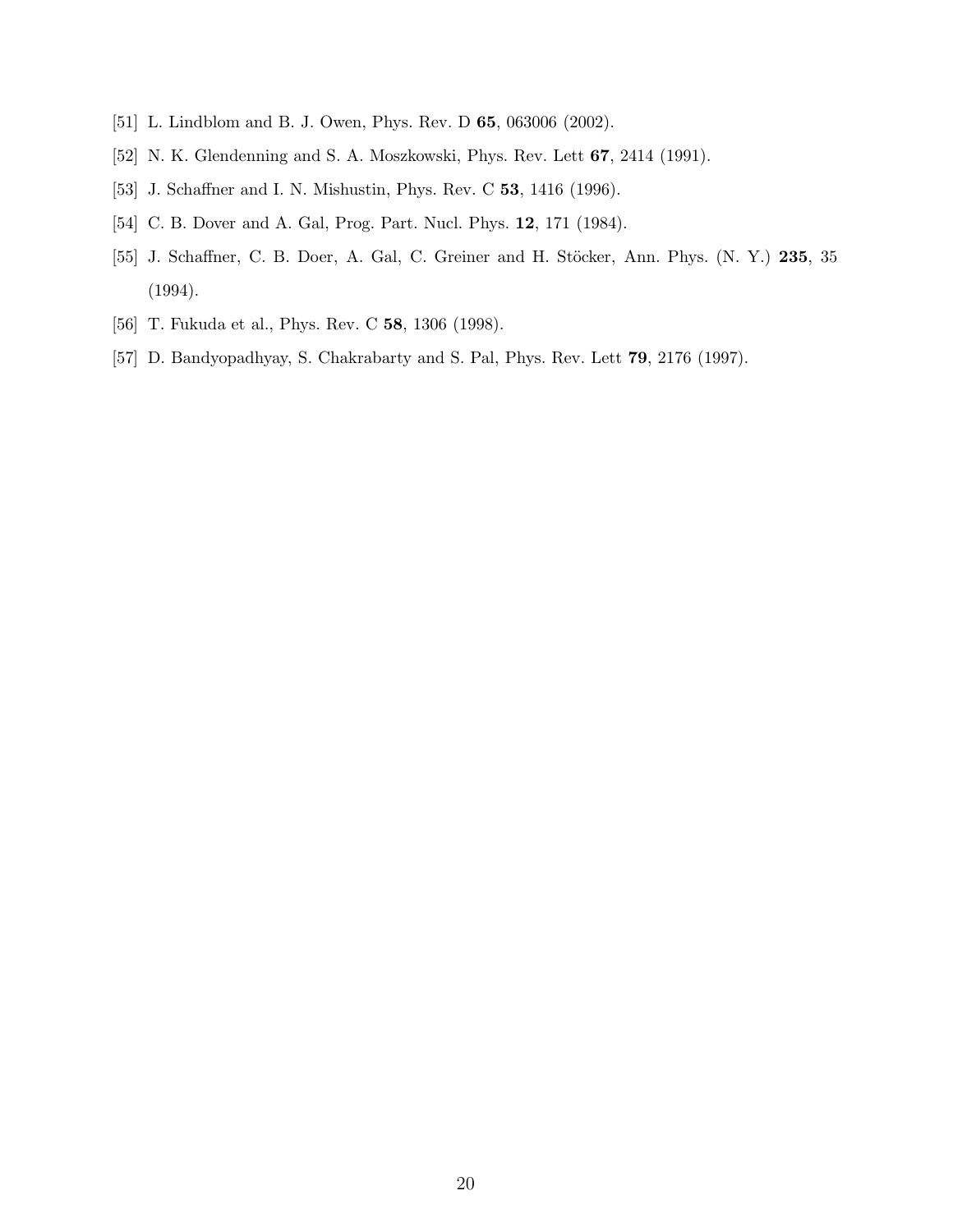

Fig. 1. Fractions of different particle species in Λ-hyperon matter in the presence of a magnetic field having central value  $B_c = 10^{17}$  G as a function of normalised baryon density.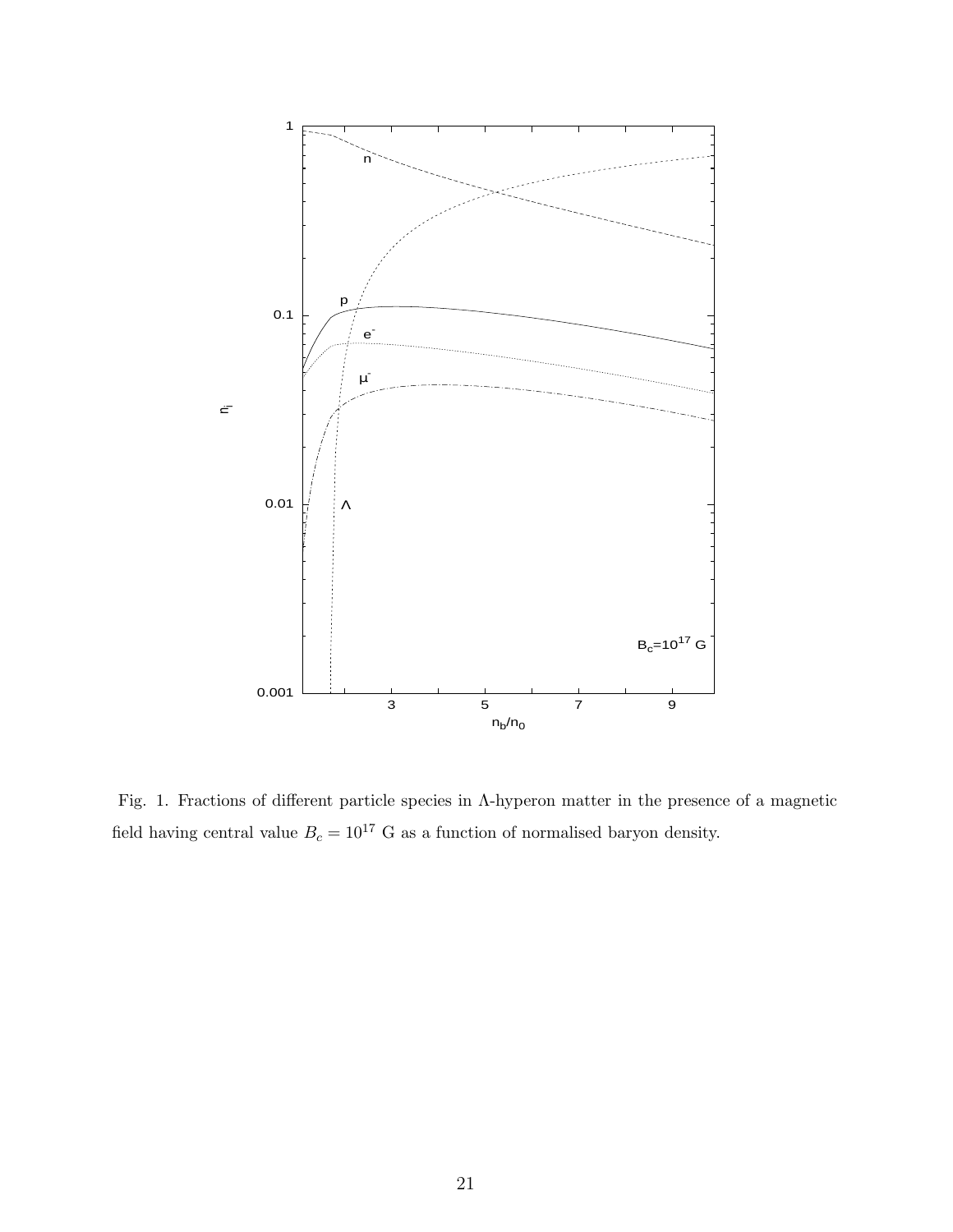

Fig. 2. Equation of state, pressure versus energy density, with a magnetic field having central value  $B_c = 10^{17}$  G (solid line) and without magnetic field (dashed curve).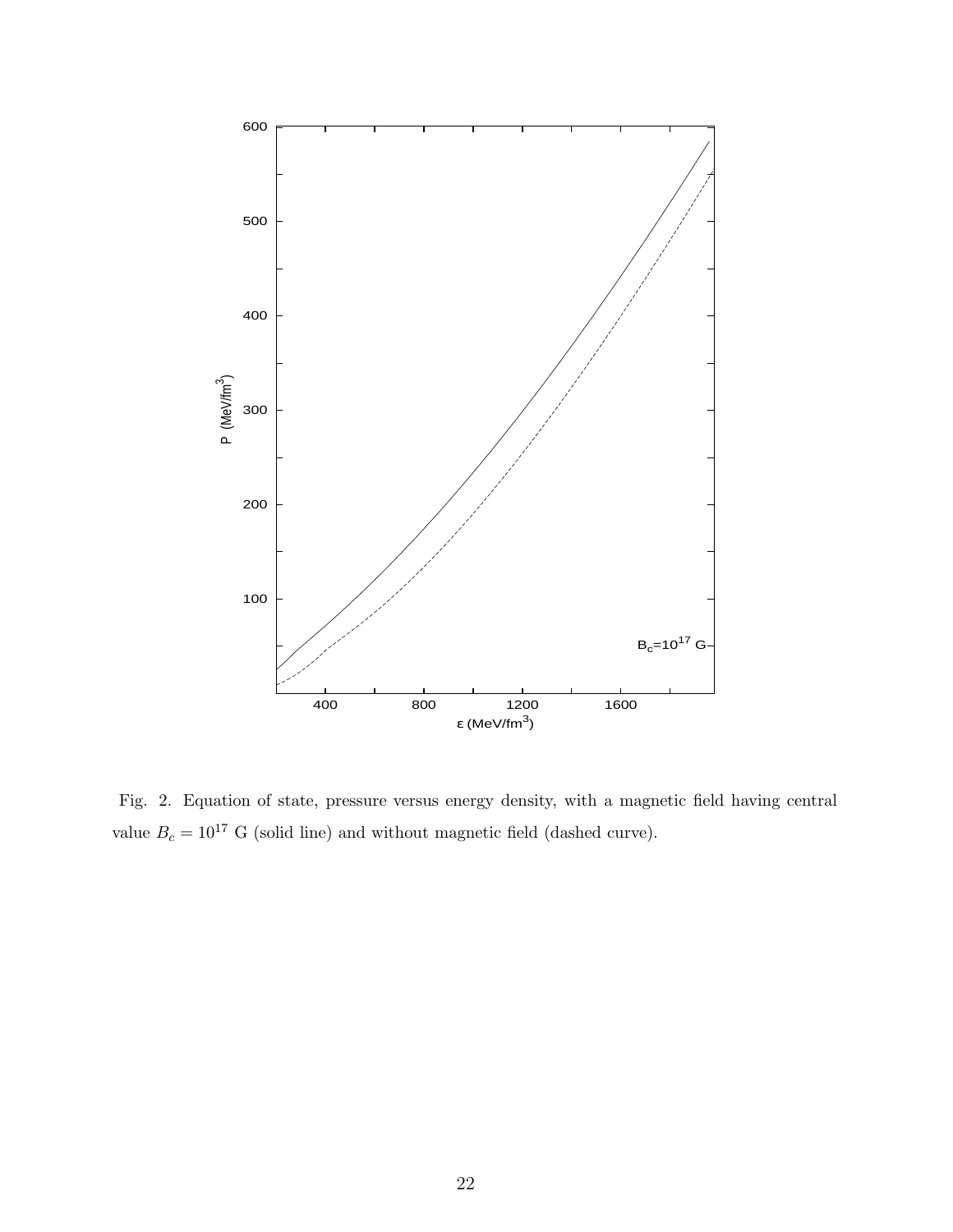

Fig. 3. Relaxation time for the non-leptonic reaction involving Λ hyperons in a magnetic field having central value  $B_c = 10^{17}$  G and at different temperatures as a function of normalised baryon density.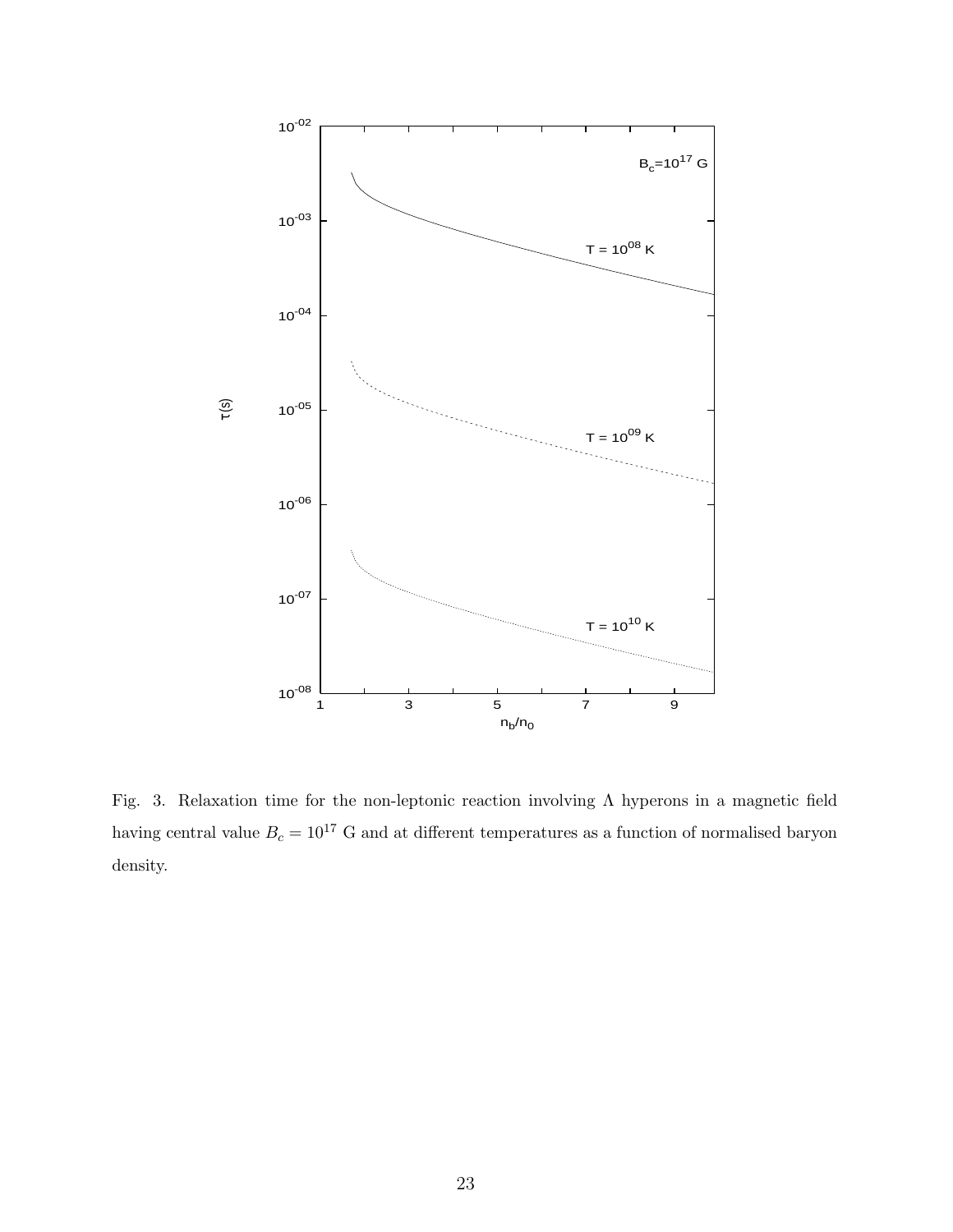

Fig. 4. Relaxation time of dUrca reaction involving electrons in a magnetic field having central value  $B_c = 10^{17}$  G and at different temperatures as a function of normalised baryon density.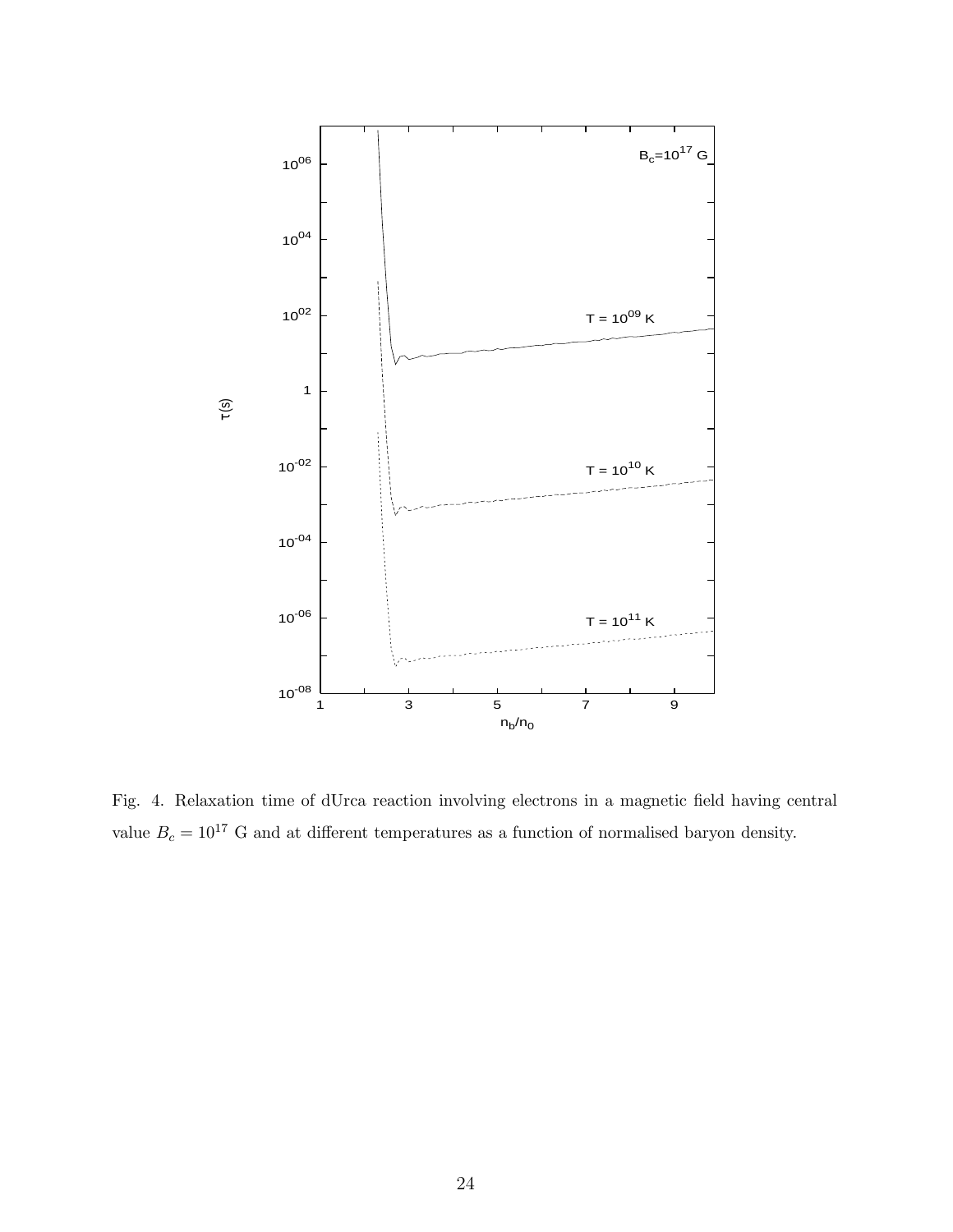

Fig. 5. same as Fig. 4 but for dUrca reaction including muons.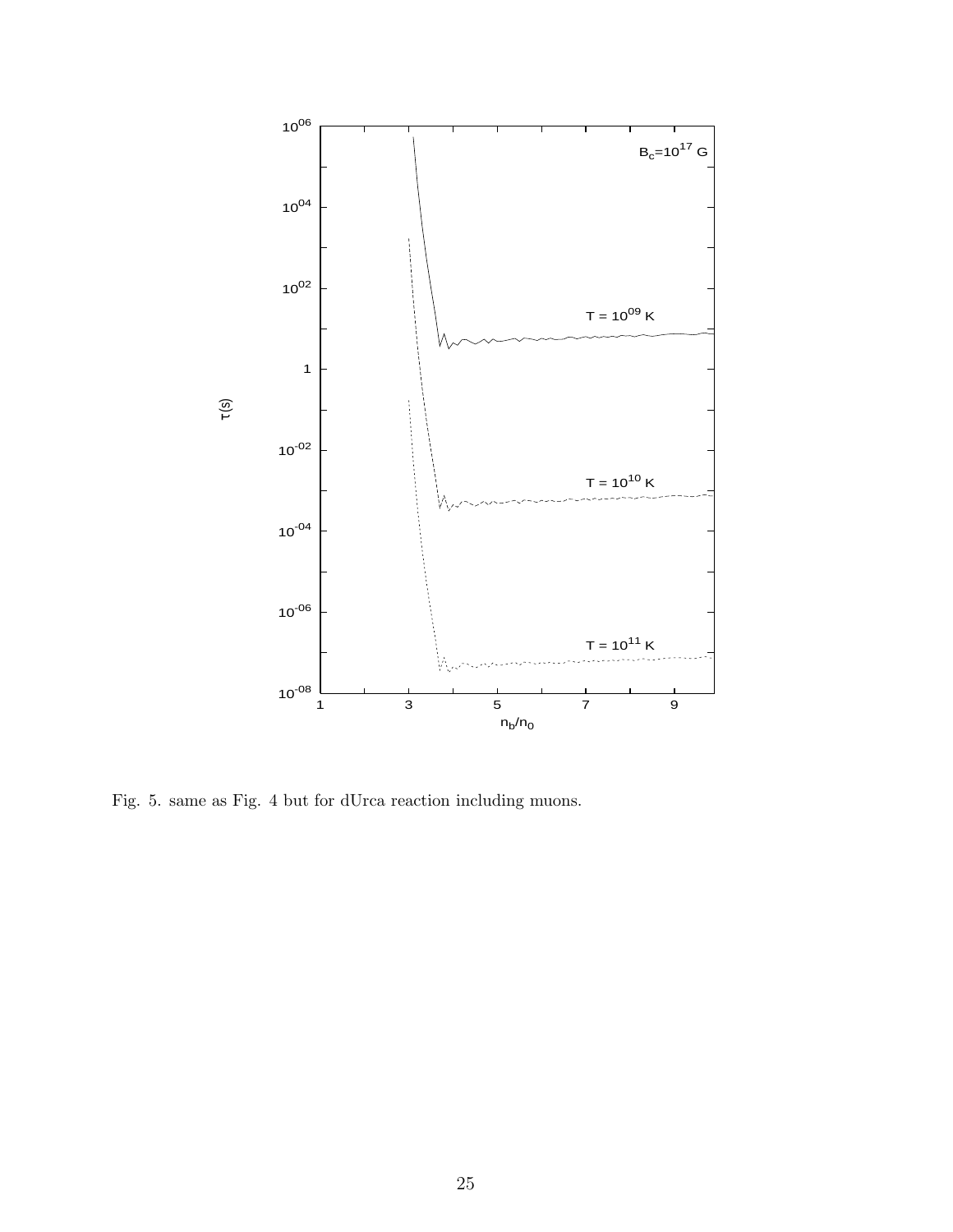

Fig. 6. Bulk viscosity coefficient (dashed line) for the non-leptonic processes involving Λ hyperons in a magnetic field having central value  $B_c = 10^{17}$  G and at different temperatures as a function of normalised baryon density. Field free cases are shown by solid lines.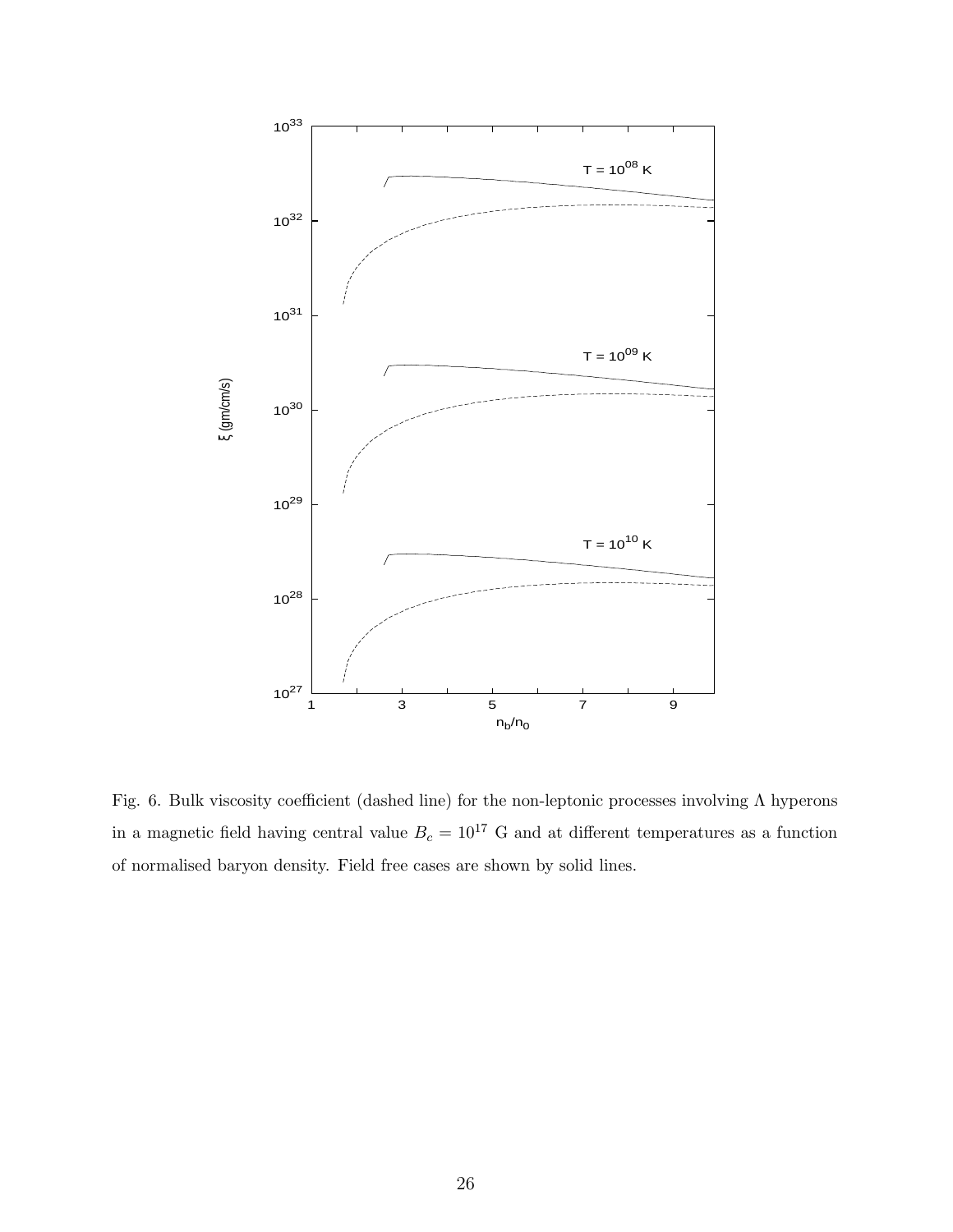

Fig. 7. Bulk viscosity coefficient for the dUrca process involving electrons in a magnetic field having central value  $B_c=10^{16}~\mathrm{G}$  and at a temperature  $10^{11}~\mathrm{K}$  as a function of normalised baryon density. The field free case is shown by the solid line.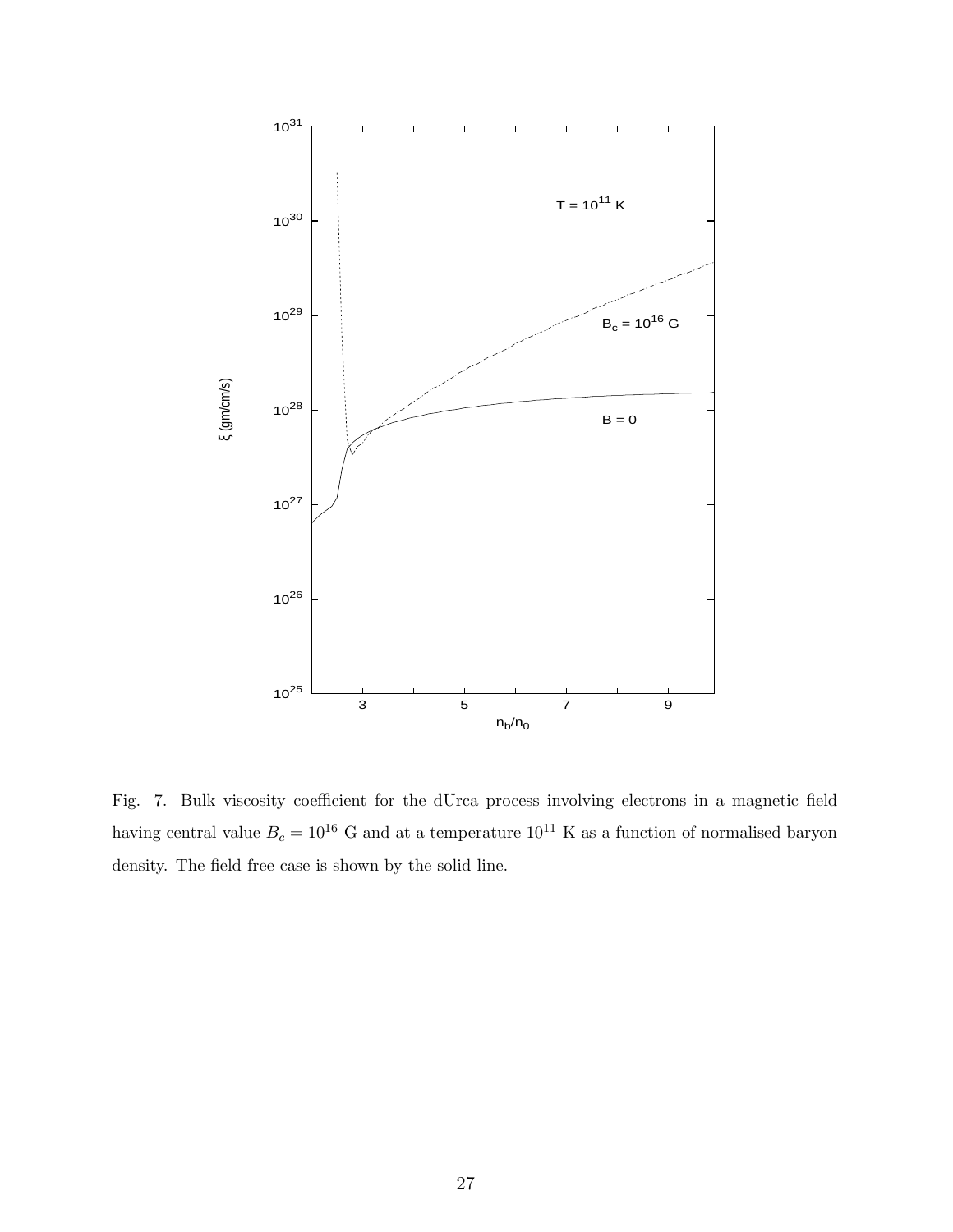

Fig. 8. Bulk viscosity coefficient for the dUrca process involving electrons in a magnetic field having central value  $B_c = 10^{17}$  G and at different temperatures as a function of normalised baryon density.